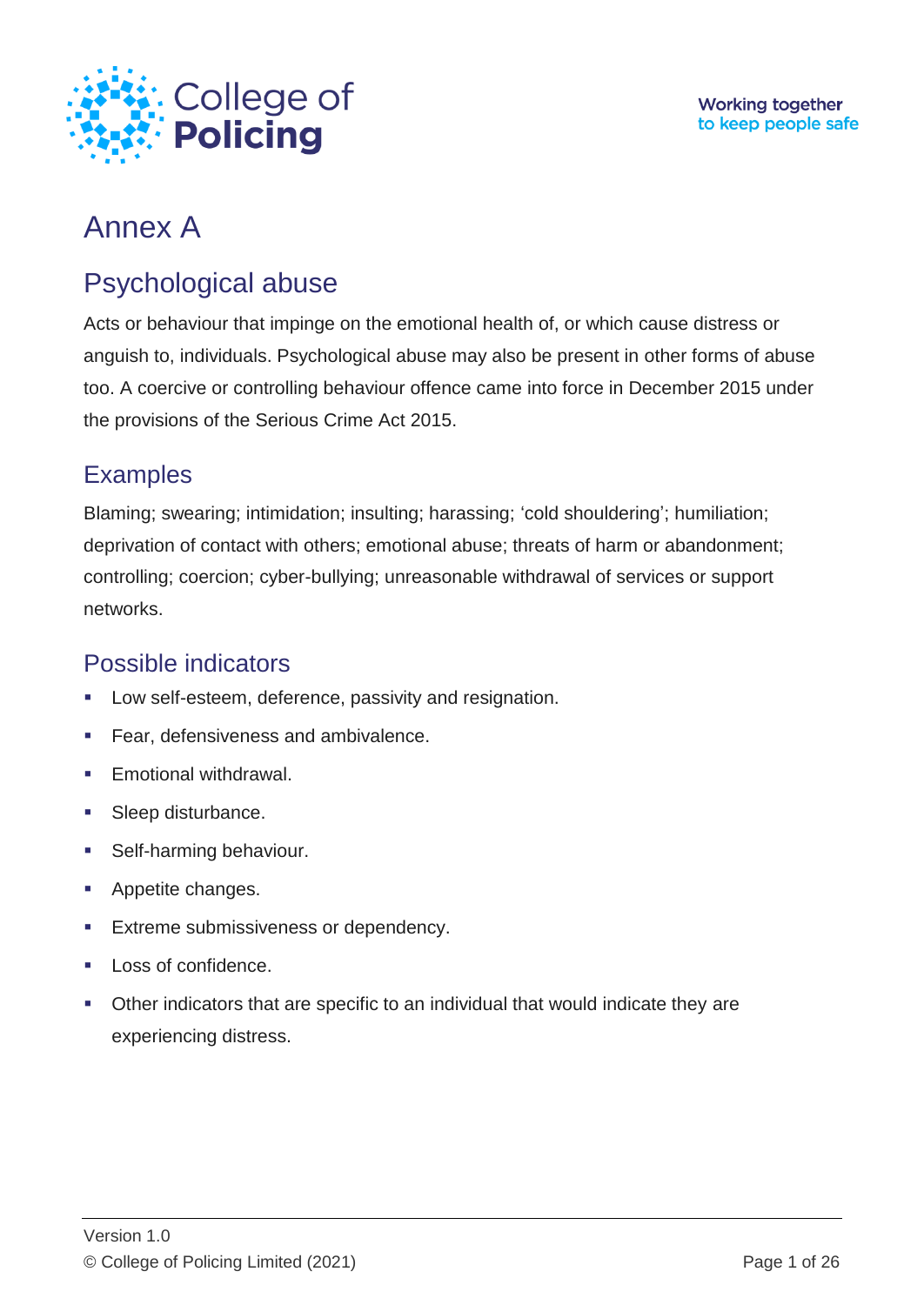# Physical abuse

The non-accidental infliction of physical force or action that results in bodily injury, pain or impairment of the person's natural physical state.

### Examples

Hitting; slapping; pushing; misuse of medication; restraint or inappropriate physical sanctions; accumulation of minor accidents without seeking medical assistance; hair pulling.

### Possible indicators

- Any injury not fully explained by the history given.
- **Injuries inconsistent with the lifestyle of the adult.**
- Bruises and/or welts on face; lips; mouth; torso; arms; back; buttocks; thighs.
- Clusters of injuries forming regular patterns or reflecting the shape of an article.
- Burns, especially on soles, palms or back, from immersion in hot water; friction burns; rope or electric appliance burns.
- Multiple fractures.
- Lacerations or abrasions to mouth; lips; gums; eyes; external genitalia.
- **Marks on body, including slap marks, finger marks.**
- **Injuries at different stages of healing.**
- Medication misuse (under or over medicating).
- Inappropriate use of physical restraint.
- Person showing signs of fear or emotional distress, cowering or flinching.

## Sexual abuse

Direct or indirect involvement in sexual activity without consent. This could also be the inability to consent, or being pressured or induced to consent or take part.

### Examples

Rape; indecent exposure; sexual harassment; inappropriate looking or touching; sexual teasing or innuendo; sexual photography; subjection to pornography or witnessing sexual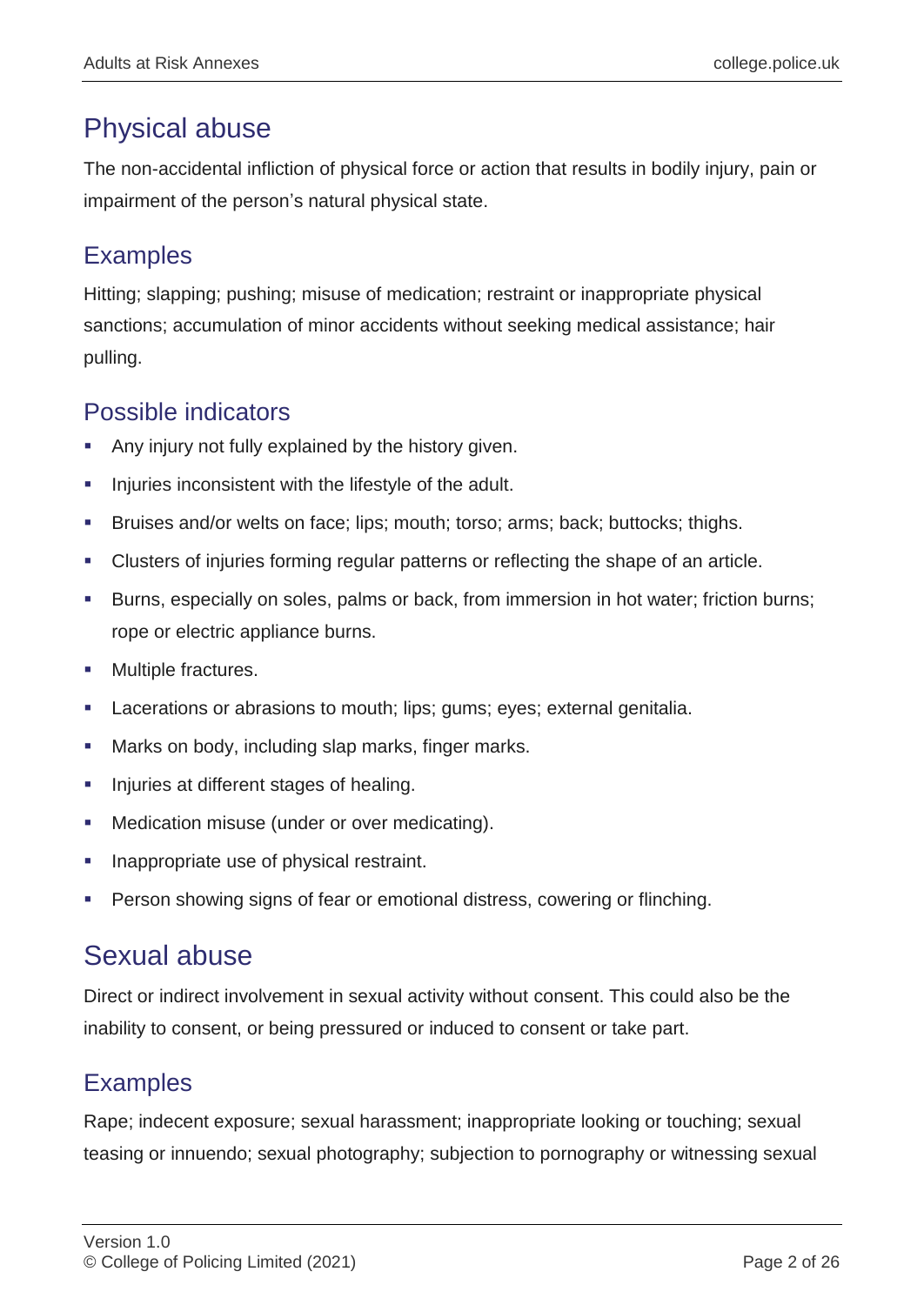acts; indecent exposure and sexual assault or sexual acts to which the adult has not consented or was pressured into consenting.

#### Possible indicators

- Significant change in sexual behaviour or attitude.
- **Pregnancy in a woman who is unable to consent to sexual intercourse.**
- Changes to urinary continence or soiling.
- Poor concentration.
- Person appears withdrawn, depressed or stressed.
- Unusual difficulty or sensitivity in walking or sitting.
- **Torn, stained or bloody underclothing.**
- Bruises, bleeding, pain or itching in genital area.
- Sexually transmitted diseases, urinary tract or vaginal infection.
- Bruising to thighs, upper arms or neck or 'love bites'.
- Self-harming behaviour.
- Showing signs of fear or emotional distress.

For further information and advice see **[APP on rape and sexual offences.](https://www.app.college.police.uk/app-content/major-investigation-and-public-protection/rape-and-sexual-offences/)**

## Financial or economic abuse

Financial or economic abuse includes theft; fraud; scamming; coercion in relation to an adult's financial affairs or arrangements, including in connection with wills, property, inheritance or financial transactions; or the misuse or misappropriation of possessions or benefits.

#### **Examples**

Remortgaging or sale of the person's property without knowledge, consent or under coercion. Misappropriating money or valuables. Forcing or coercing changes to a will and testament. Preventing access to money, property, possessions or inheritance.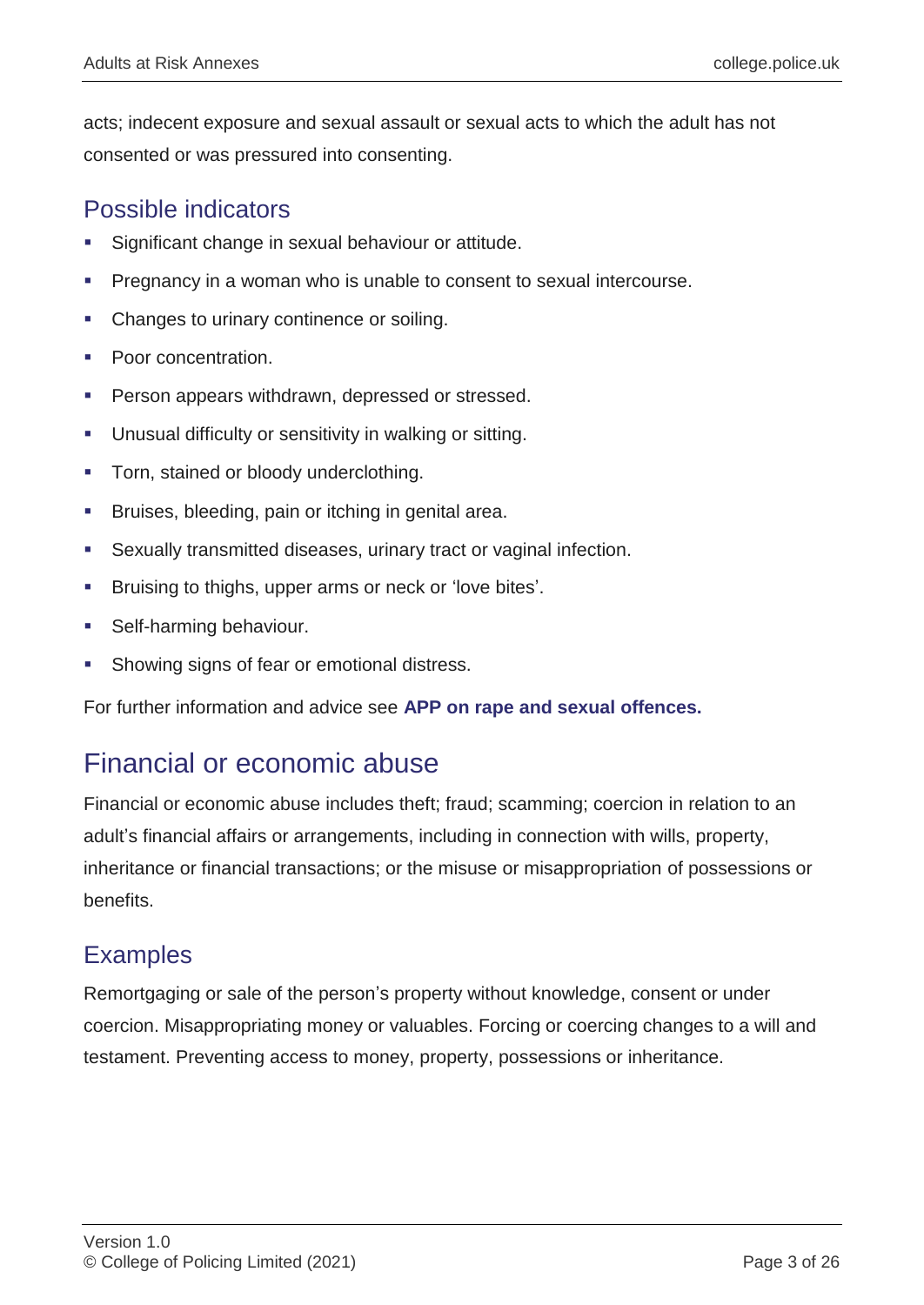#### Potential indicators

- Unexplained or sudden inability to pay bills.
- Change in living conditions.
- Lack of heating, clothing or food.
- Unexplained shortage of money.
- Unexplained withdrawals from an account.
- Unexplained loss or misplacement of financial documents.
- The recent addition of authorised signatories on a client or donor's signature card.
- Sudden or unexplained changes in a will or other financial documents.
- Unusual interest by friend/relative/neighbour in financial matters.
- Pressure from next of kin for formal arrangements to be set up.

## Neglect or acts of omission

Everyone has the right to an adequate standard of care. Neglect is defined as not providing reasonable, appropriate or agreed care or a failure to act in a way that any reasonable person would act.

#### **Examples**

Failure to provide access to appropriate health, care and support or educational services. The withholding of the necessities of life, such as food, shelter, clothing, heating, medical care or access to medical care, hygiene or personal care. Under or over use of medication**,**  failure to provide an adequate or reasonable standard of support that could reasonably be expected to be provided. Failure to adhere to relevant standards of care and professional codes of conduct. Lasting power of attorney not being used in the best interests of the person. Neglect can have a physical impact. The development of pressure sores should be considered a primary indicator of neglect or poor care practice, but by no means a conclusive indicator.

#### Possible indicators

- The person's physical condition is poor, for example bed sores, unwashed, ulcers.
- Clothing in poor condition, for example unclean, wet, ragged**.**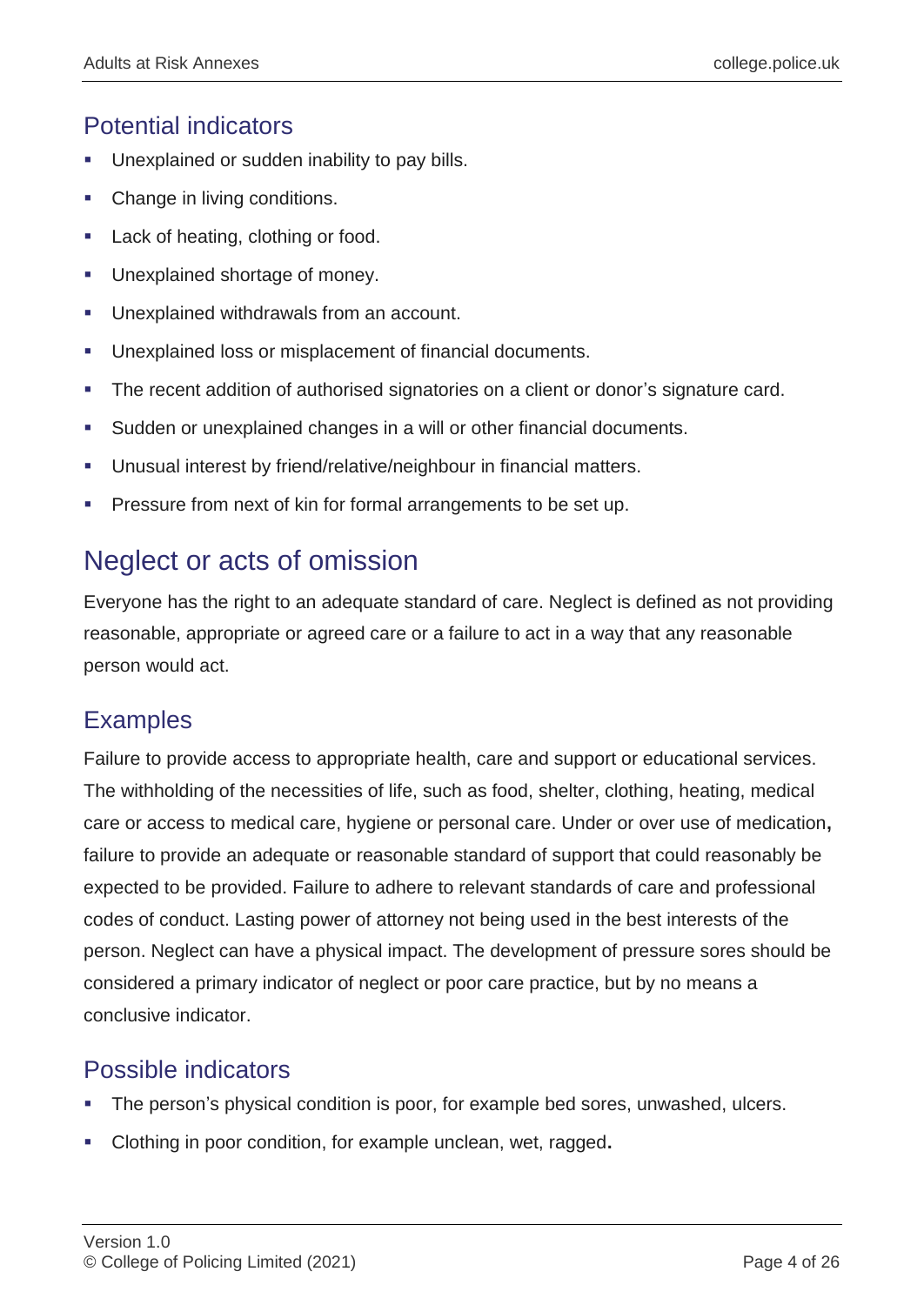- Inadequate physical environment, inadequate protection from the sun or heat, inadequate heating.
- Inadequate diet, insufficient fluid intake, malnutrition, dehydration.
- Untreated injuries or medical problems.
- Inconsistent or reluctant contact with health or social care agencies.
- Failure to engage in social interaction.
- **Failure to give prescribed medication.**
- Poor personal hygiene.
- Avoidable and unnecessary deterioration of health or wellbeing of the individual.
- Repeated infections.
- Repeated or unexplained falls or trips.
- Withholding of assistance aids, for example hearing aids or walking devices.
- Suicidal ideation.

#### Criminal offences to consider with neglect

Highlighting neglect offences to consider is important as they can be overlooked for other substantive offences.

### Section 44 of the Mental Capacity Act 2005

A person commits an offence if they ill-treat or wilfully neglect a person who **lacks capacity** or whom he/she believes lacks capacity and that person has the care of the other person, or is the holder of a lasting power of attorney, or an enduring power of attorney created by the person who lacks capacity, or is a deputy appointed by the court for the person who lacks capacity.

The offence is triable either way and carries a maximum penalty on indictment of five years' imprisonment and/or a fine.

For further information see **[Section 44 of the Mental Capacity Act 2005.](https://www.legislation.gov.uk/ukpga/2005/9/section/44)**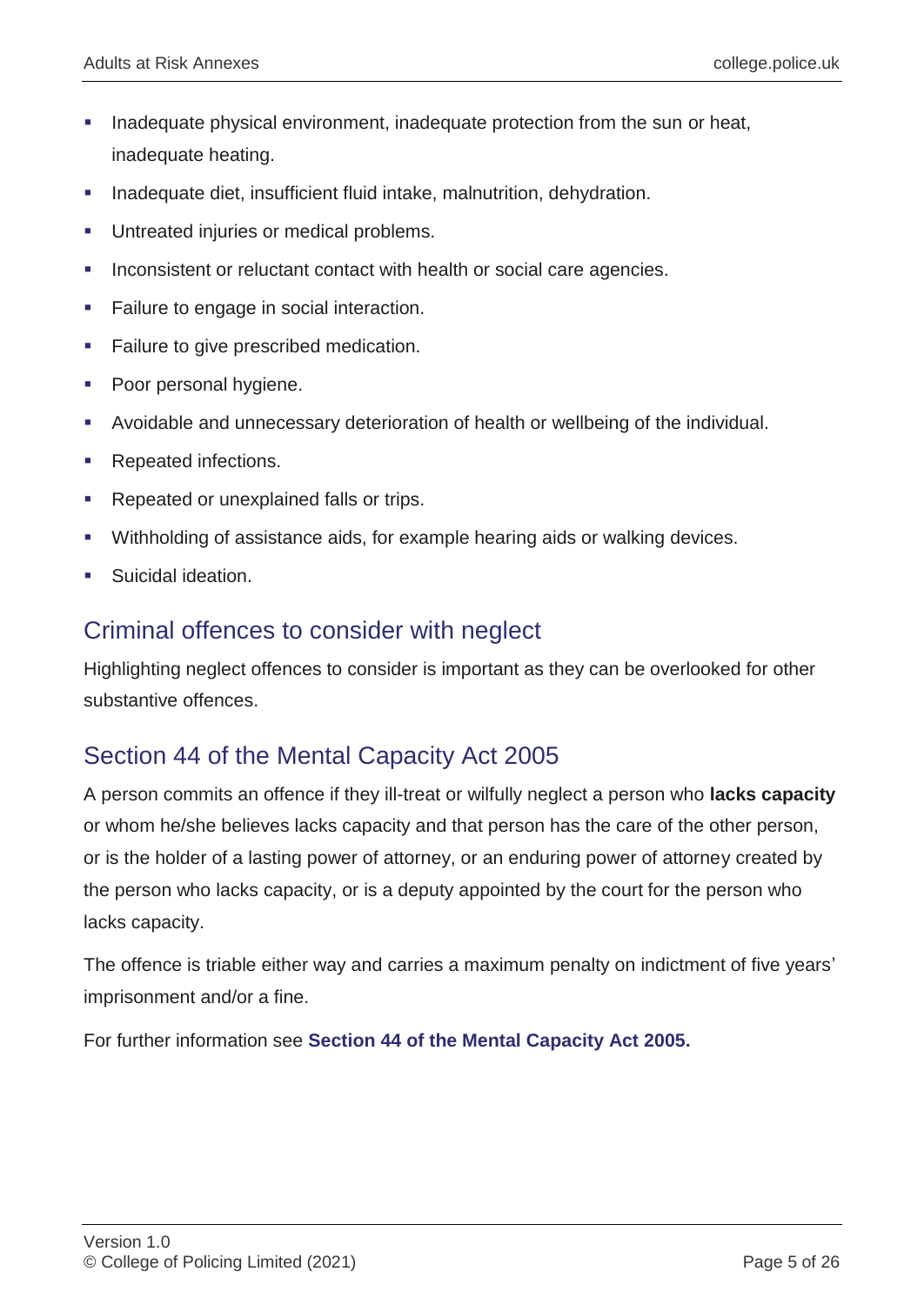### Sections 20 and 21 of the Criminal Justice and Courts Act 2015

These sections created two new criminal offences of ill treatment or wilful neglect, which apply both to individual care workers and care provider organisations and, unlike section 44 above, capacity is irrelevant.

Previously, prosecutions for ill treatment or wilful neglect could only be undertaken where the victim lacked capacity or was receiving treatment for a mental disorder. The offence under section 20 is committed if a care worker ill-treats or wilfully neglects any other individual of whom he has the care by virtue of being paid to provide social care or health care for that person (whether a child or adult). It should be noted that any neglect should be 'wilful' and that ill treatment requires a deliberate act or action that is reckless.

The offence carries a maximum penalty of imprisonment of up to five years and/or an unlimited fine.

For further information see **[Section 20 of the Criminal Justice and Courts Act 2015](http://www.legislation.gov.uk/ukpga/2015/2/section/20/enacted)**.

The Act also provides a new provider offence (**Section 21**). A care provider can be prosecuted if:

- a. Someone who is part of its arrangements to provide care ill-treats or wilfully neglects an individual in their care; and
- b. The way in which the care provider manages or organises its activity constitutes a gross breach of its duty of care to that individual; and
- c. If that duty of care had not occurred, the ill treatment or wilful neglect would also not have occurred or will have been less likely to occur.

The new provider offence is punishable with a fine but in addition the court may make a remedial order or a publicity order, or both, in relation to the care provider.

For further information see **[Section 21 of the Criminal Justice and Courts Act 2015.](http://www.legislation.gov.uk/ukpga/2015/2/section/21/enacted)**

Early discussions with the Crown Prosecution Service (CPS) around appropriate charging advice are recommended. The CPS provides **[further useful advice in this area](https://www.cps.gov.uk/legal-guidance/ill-treatment-or-wilful-neglect-offences-sections-20-25-criminal-justice-and-courts)**.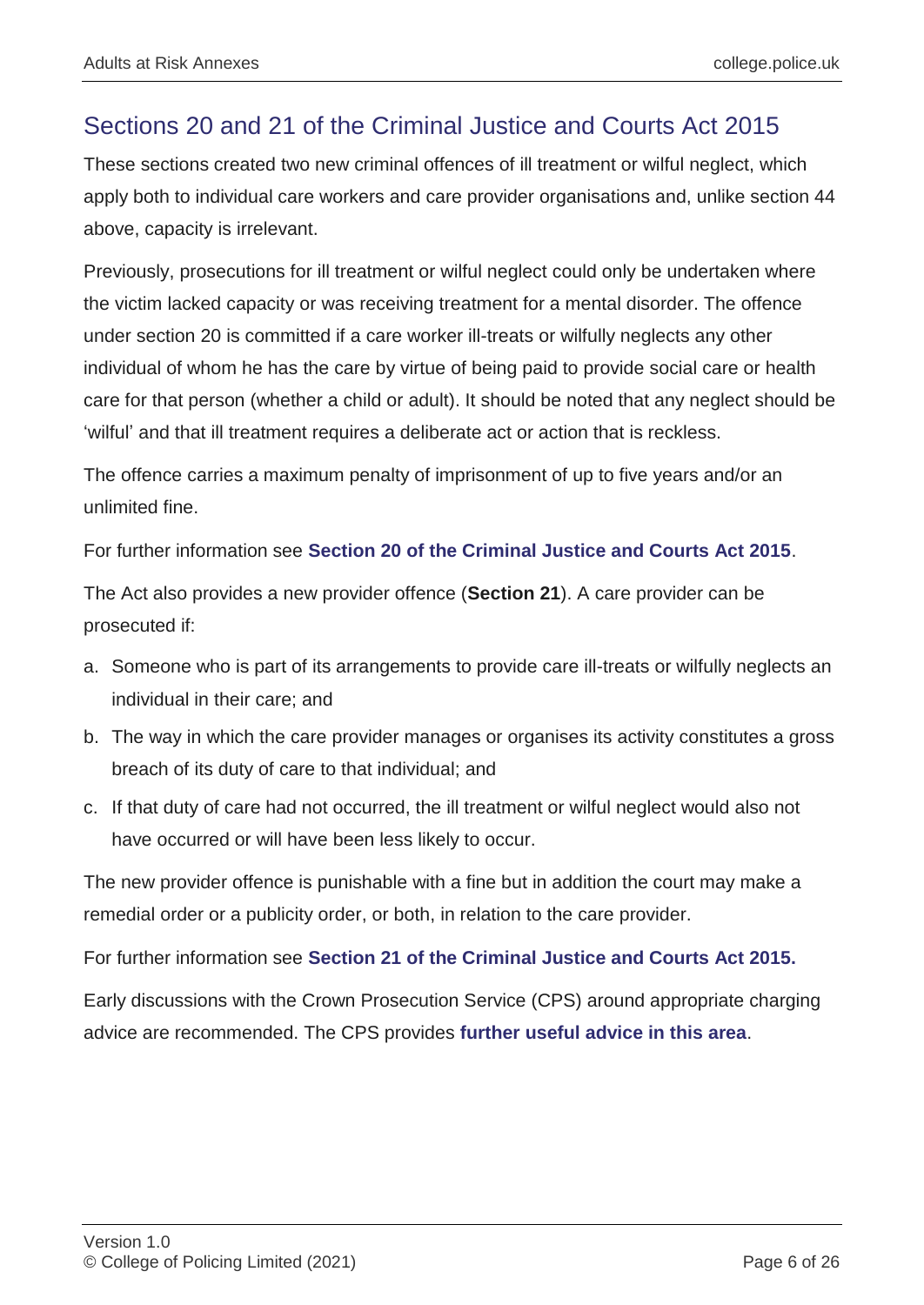## Discriminatory or hate abuse

Discriminatory abuse exists when values; beliefs; race; gender; gender identity; age; disability; sexual orientation or culture result in a misuse of power that denies mainstream opportunities to some groups or individuals.

#### **Examples**

Treating a person in a way that is inappropriate to their age and/or cultural background. Unequal treatment. Verbal abuse, inappropriate use of language and slurs. Harassment and also deliberate exclusion.

## Possible indicators

- Lack of respect shown to an individual.
- Signs of a sub-standard service offered to an individual.
- Repeated exclusion from rights afforded to citizens, such as health; education; employment; criminal justice and civic status.
- Failure to follow aspects of a person's agreed support or care plan that reflect their individual identity.

## Institutional abuse

Institutional abuse includes neglect and poor care practice within an institution or specific care setting, such as a hospital or care home, or in relation to care provided in a person's own home. This may range from one-off incidents to ongoing ill treatment that is systematic rather than malicious. It can be through neglect or poor professional practice as a result of the structure, policies, processes and practices within an organisation.

## **Examples**

Managers or staff failing to recognise that systems and processes are failing to safeguard people or to provide them with adequate or appropriate support or care. Poor recording or communication processes. Lack of effective risk assessments or care planning. Individual concerns identified may be being addressed but the wider or cumulative impact is not being identified or acted on.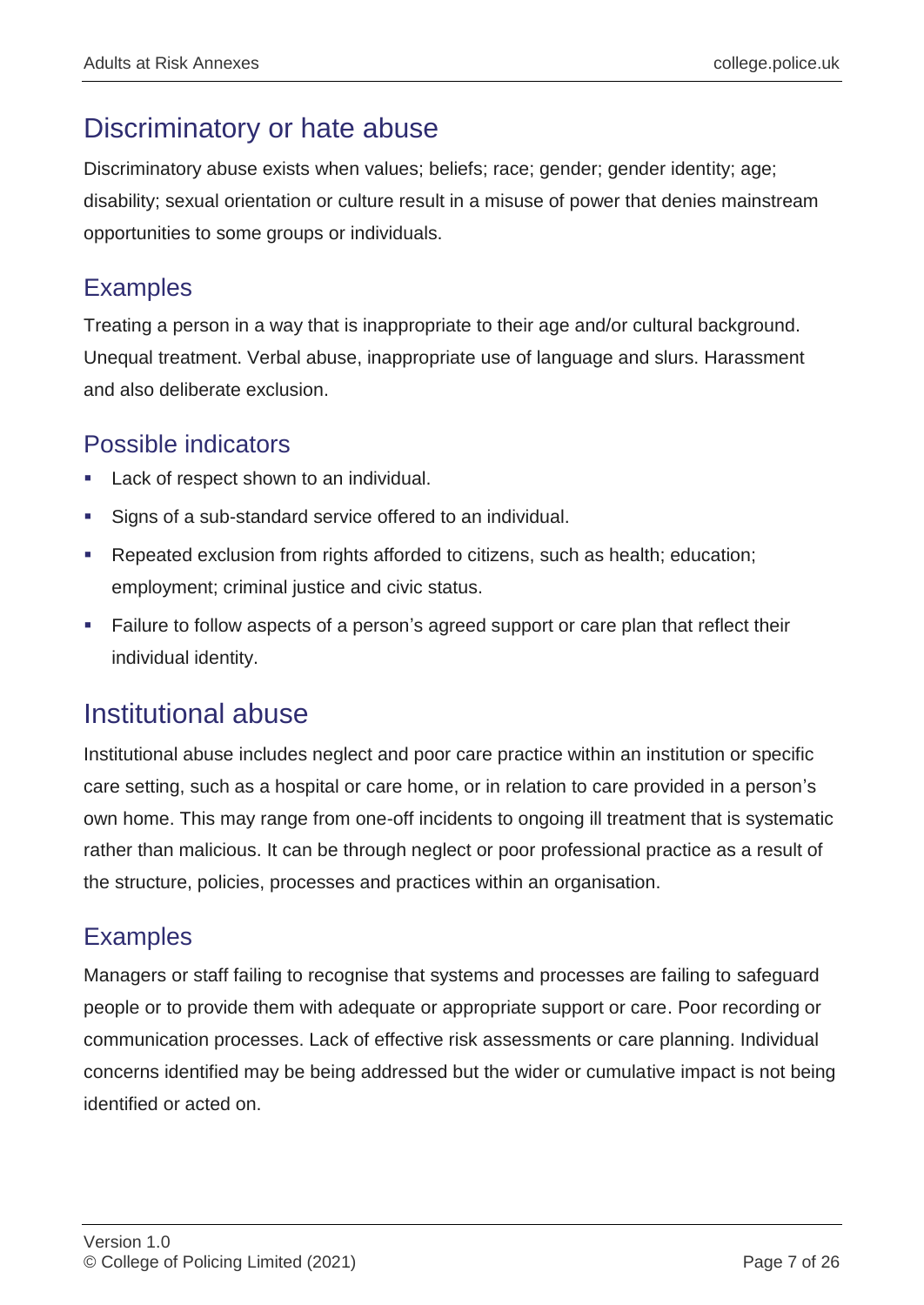### Possible indicators

- Inappropriate or poor care.
- Misuse of medication.
- Inappropriate restraint methods.
- Sensory deprivation, such as denial of use of spectacles or a hearing aid.
- Lack of respect shown to the person.
- Denial of visitors or phone call.
- Lack of appropriate access to toilet or bathing facilities.
- **Lack of appropriate access to medical or social care.**
- Failure to ensure appropriate privacy or personal dignity.
- Lack of flexibility and choice, for example activities; lifestyle choices; mealtimes; bedtimes; choice of food.
- Lack of personal clothing or possessions.
- Lack of adequate procedures, for example medication, financial management.
- Controlling relationships between staff and clients.
- Poor professional practice.
- **Poor communication and recording of essential care information.**
- Insufficient account taken of the views of individuals, carers or relatives.
- Lack of appropriate and/or robust management arrangements, staff supervisor and/or training.
- Significant numbers of low-level concerns.

# Modern slavery

Modern slavery encompasses slavery, human trafficking, forced labour and servitude. Traffickers and perpetrators use whatever means they have at their disposal to coerce, deceive and force individuals into a life of abuse, servitude and inhumane treatment. Any consent victims have given to their treatment will be irrelevant where they have been coerced, deceived or provided with payment or benefit to achieve that consent.

A large number of active organised crime groups are involved in modern slavery. But it is also committed by individual opportunistic perpetrators. There are many different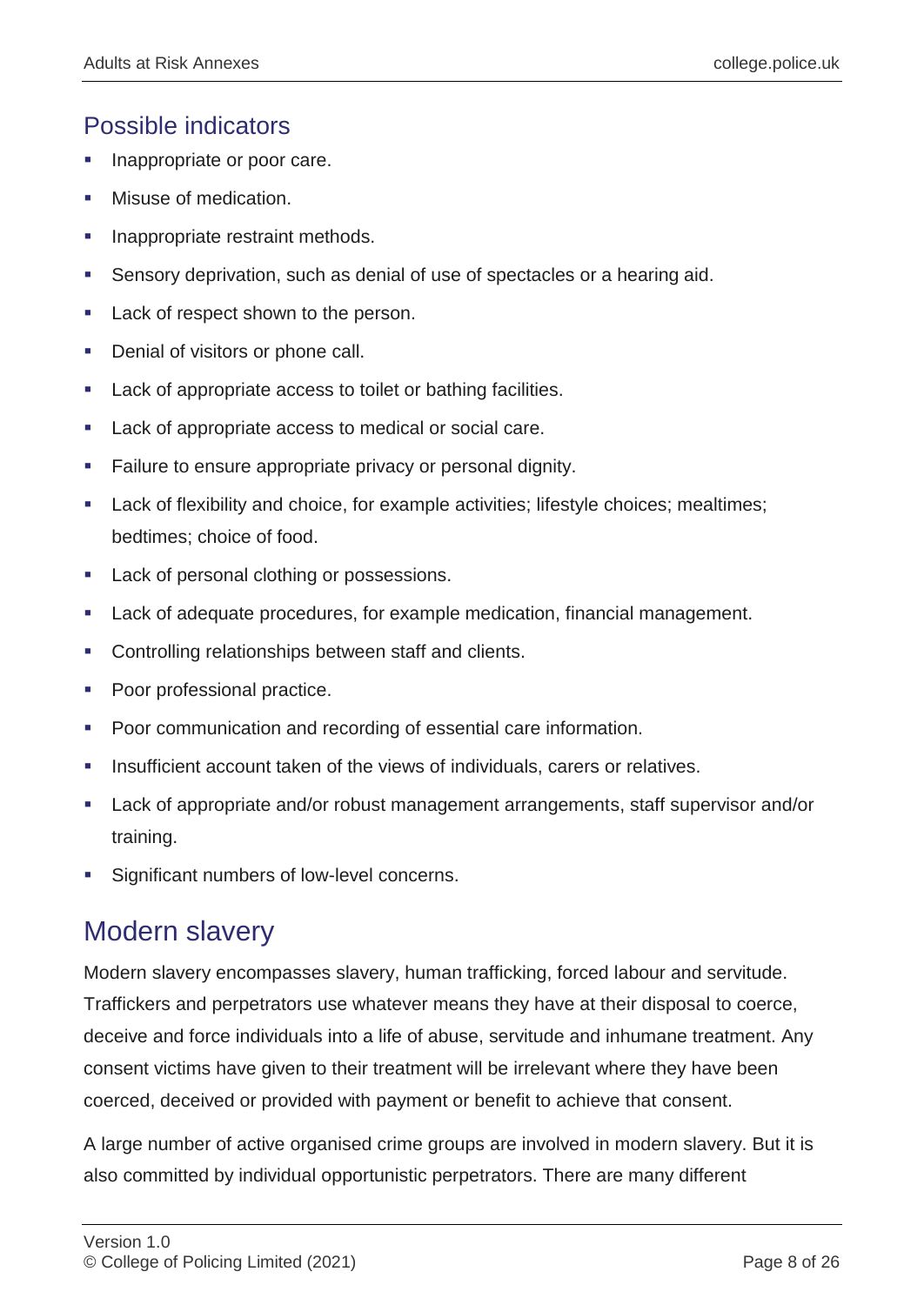characteristics that distinguish slavery from other human rights violations. However, only one needs to be present for slavery to exist. Someone is in slavery if they are:

- forced to work through mental or physical threat
- owned or controlled by an 'employer', usually through mental or physical abuse or the threat of abuse
- dehumanised, treated as a commodity or bought and sold as 'property'
- physically constrained or have restrictions placed on his/her freedom of movement

Contemporary slavery takes various forms and affects people of all ages, gender and races, and adults with care and support needs.

#### Possible indicators

- Poor physical appearance.
- **Isolation**
- Poor living conditions.
- Few or no personal effects.
- **Restricted freedom of movement.**
- Unusual travel habits.
- Reluctance to seek help.
- Withdrawn behaviour.
- Adult does not have their passport or personal papers.

The Modern Slavery Act 2015 brings together the legislative response to modern slavery. The National Referral Mechanism (NRM) is the framework by which potential victims of human trafficking and modern slavery are identified and supported and a referral is required in all cases.

## 'Cuckooing'

Criminal gangs may target the homes of vulnerable people and adults with care and support needs, to be used for drug dealing. This process is known as 'cuckooing' (after the bird that invades other birds' nests) and the victims are often left with no choice but to cooperate.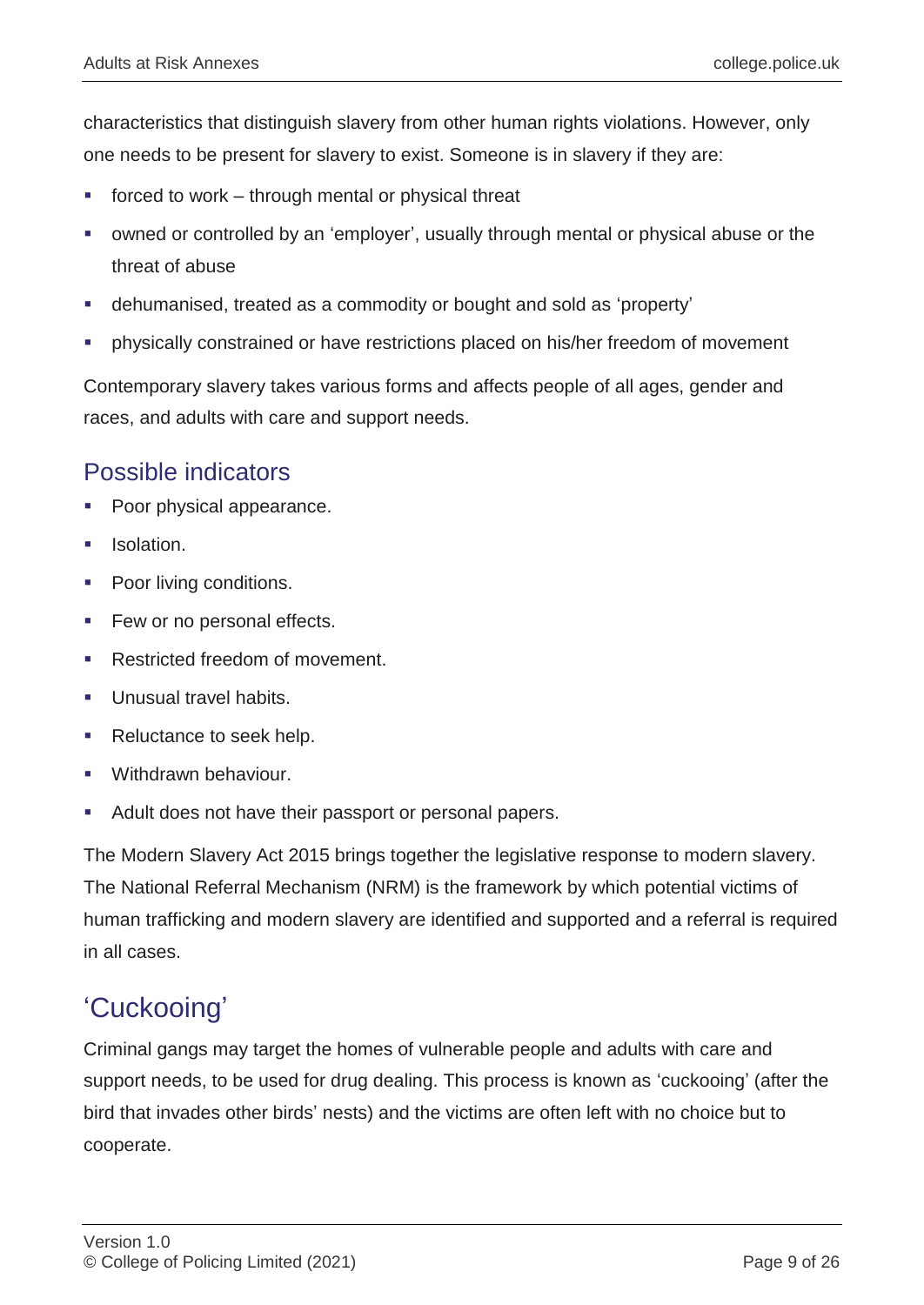Drug dealers may approach the person offering free drugs to use their home for dealing or, in some instances, after providing 'free' drugs, and will then force the person to deal for them to 'repay' their drug debts. However, with adults with care and support needs, they tend to either intimidate and bully their way into the person's home, or initially manipulate them into believing that they can be 'friends'. Once inside the home, the pretence of friendship soon disappears.

Young women may be groomed and made to believe they are in a relationship with the gang member, then the house is cuckooed. Often very young children are in the property. This puts them at risk of violence and exposure to Class A drugs and could mean the mother may be at risk of the children being taken into care.

'Cuckooing' means the criminals can operate from a property rather than the street, which is out of sight from the police, making it an attractive option. They can then use the premises to deal drugs or other commodities from, which is difficult for the police to monitor. They often will only stay for a short period of time.

'Cuckooing' can be linked to a specific method of drug supply commonly referred to as 'county lines'. County lines relates to the supply of Class A drugs (primarily crack cocaine and heroin) from an urban hub into rural towns or county locations. This is facilitated by a group who may not necessarily be affiliated as a gang, but who have developed networks across geographical boundaries to access and exploit existing drugs markets in these areas.

For further information on cuckooing and county lines see **[National Crime Agency County](https://www.nationalcrimeagency.gov.uk/who-we-are/publications/234-county-lines-violen-ce-exploitation-drug-supply-2017/file)  [Lines Violence, Exploitation & Drug Supply 2017](https://www.nationalcrimeagency.gov.uk/who-we-are/publications/234-county-lines-violen-ce-exploitation-drug-supply-2017/file)**.

For further information and advice see **[APP on modern slavery](https://www.app.college.police.uk/app-content/major-investigation-and-public-protection/modern-slavery/)**.

## Domestic abuse

Many people think that domestic abuse is about intimate partners, or abuse of women by men. But it may also be caused by wider family members, or committed by women towards men and in same-sex relationships, as made clear in the Home Office definition:

> 'Any incident or pattern of incidents of controlling, coercive or threatening behaviour, violence or abuse between those aged 16 or over who are or have been intimate partners or family members regardless of gender or sexuality.'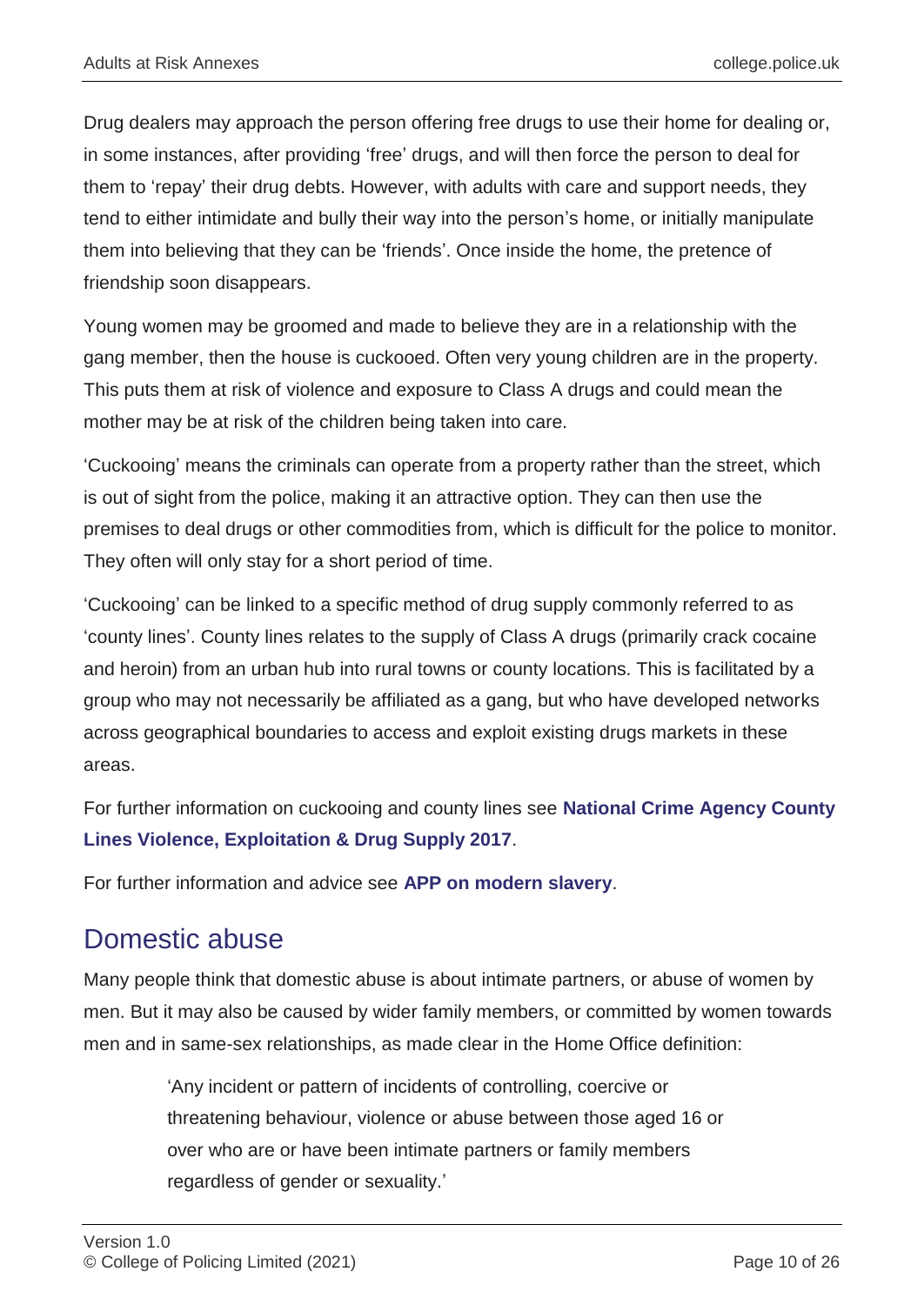Examples of domestic abuse include psychological, physical, sexual, financial and emotional abuse; as well as so called 'honour' based violence, forced marriage and female genital mutilation. Controlling and coercive behaviour will be present in most forms of domestic abuse. Domestic abuse is about a pattern of behaviours rather than a one-off incident.

A coercive or controlling behaviour offence came into force in December 2015 under the provisions of the Serious Crime Act 2015. The offence carries a maximum five years' imprisonment, a fine or both. The offence covers a situation where a victim experiences coercive and controlling behaviour that stops short of serious physical violence, but amounts to extreme psychological and emotional abuse.

For further information and advice see **[APP on domestic abuse](https://www.app.college.police.uk/app-content/major-investigation-and-public-protection/domestic-abuse/)**.

## Self-neglect

Self-neglect can have serious consequences for vulnerable adults and features significantly in serious case reviews as an underlying cause of death. It covers a wide range of behaviours, such as neglecting to care for one's personal hygiene, health or surroundings and includes behaviours such as hoarding and substance dependency. It can be a difficult situation if a person has capacity in relation to their care and support needs, or where issues of capacity are or have been difficult to assess, or indeed if they own their own home. A response will likely be appropriate and should be considered where:

- a person is declining assistance in relation to their care and support needs
- the impact of their decision has, or is likely to have, a substantial impact on their overall individual wellbeing or the safety of others

#### Possible indicators

- Living in extremely unclean, sometimes verminous, circumstances which cause a risk of damage to self or others.
- Poor self-care leading to a decline in personal hygiene which endangers wellbeing, such as untreated pressure areas, ulcerated skin, scabies or other parasites.
- Poor nutrition leading to a breakdown in health, no heating or hot water in cold weather, which may result in a deterioration of health/hypothermia.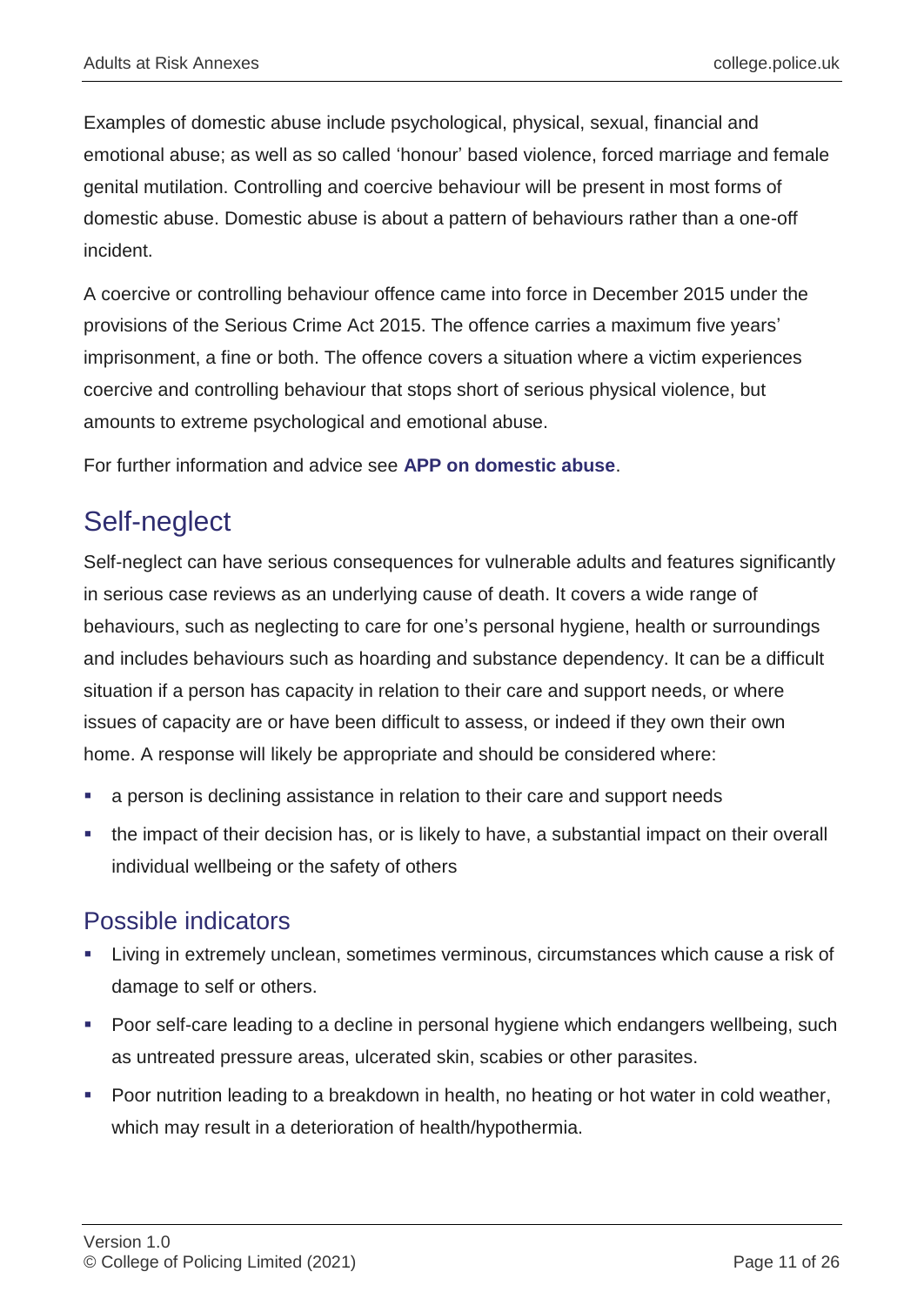- Poorly maintained clothing leading to a risk of hypothermia or other health condition or cause a public disturbance.
- Failure to seek medical assistance or take medication to the extent that health is seriously compromised.
- Hoarding large numbers of pets, which results in unsanitary conditions and health risk to self or others. To note: harm to animals must be reported to the RSPCA.
- Neglecting household maintenance to the extent that the accommodation is becoming dangerous to live in.

Often a multi-agency approach to self-neglect provides the best response and outcome for the individual.

## Abuse against older persons

The CPS defines crimes against older persons as:

'Where the victim is 65 or over, any criminal offence which is perceived by the victim or any other person, to be committed by reason of the victim's vulnerability through age or presumed vulnerability through age.'

#### Public interest

Prosecutors will consider the circumstances and harm caused to the victim when considering whether a prosecution is required in the public interest.

- The circumstances of the victim are highly relevant. The more vulnerable the victim's situation, or the greater the perceived vulnerability of the victim, the more likely it is that a prosecution is required.
- This includes where a position of trust or authority exists between the suspect and victim.

Breach of trust implies reliance on the integrity of a person when providing a service or carrying out a task entrusted to them. Betrayal of trust or abuse of authority in the context of older people could therefore include a wide range of service providers, such as minibus drivers, cleaners, council contractors, carers or tradesmen.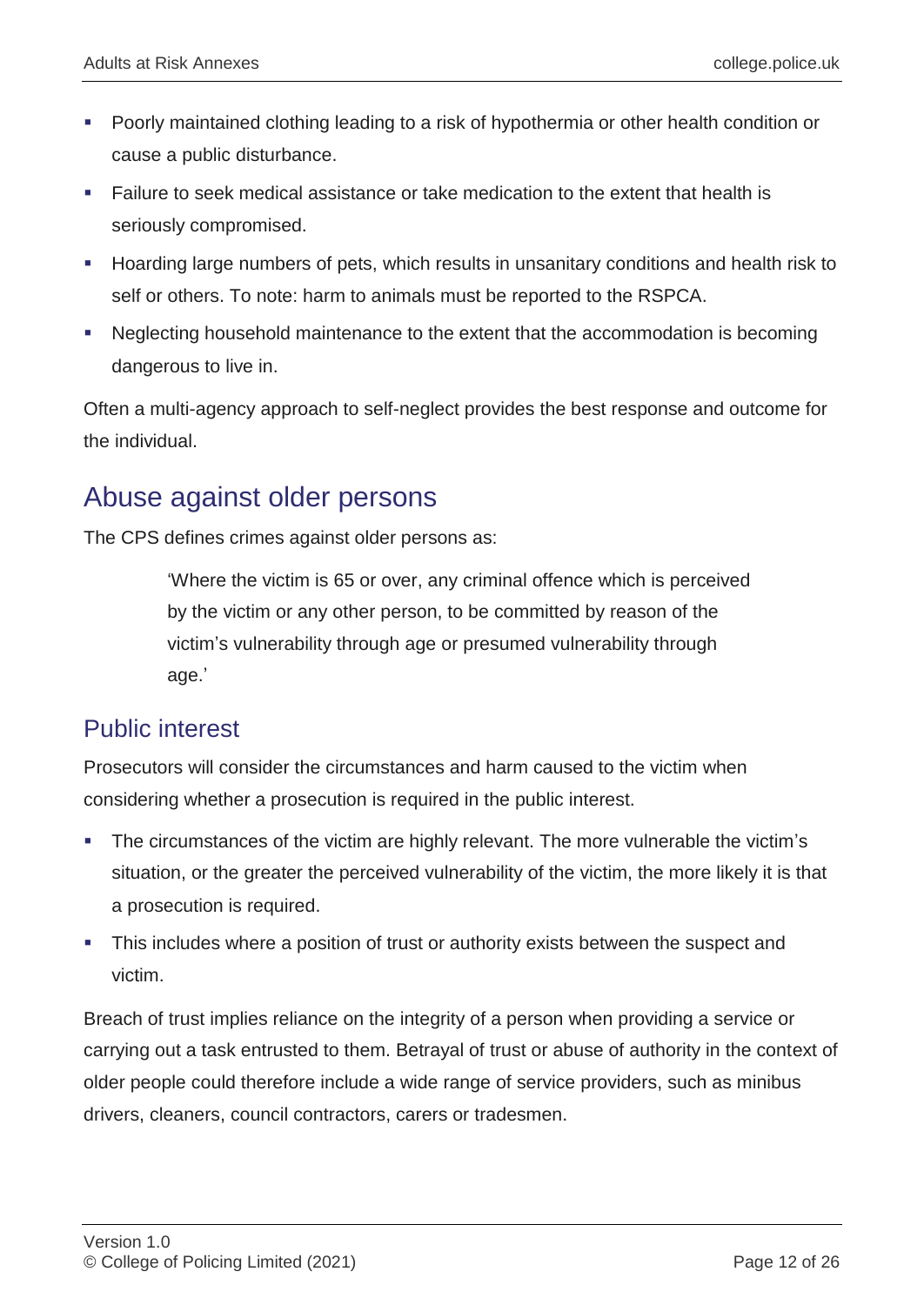Where the offence was motivated by any form of prejudice, including against the victim's age or the suspect targeted or exploited the victim or demonstrated hostility towards the victim based on their age, it is more likely that prosecution is required.

Other factors relevant to the public interest include where:

- the suspect is in a position of authority and/or trust in terms of their relationship with the victim
- the offence has had an impact on the physical, emotional and/or mental health of the victim. Research has shown that older victims of crime can suffer more ill health, both physical and mental, than their peers who have not been victims of crime
- the offence was repeated or continued over a period of time, or there are grounds for believing that the offence is likely to be continued or repeated
- the offender has groomed the victim so that they feel they have a close relationship with them
- the victim was considered to be vulnerable by the suspect
- $\blacksquare$  the victim was injured
- the suspect used a weapon
- the suspect made any threats before or after the offence
- the suspect planned the offence
- there is a continuing threat to the health and safety of the victim or anyone else who is, or may become, involved
- the suspect has a criminal history, particularly any convictions for offences against older people

If the evidential test is met in wilful neglect or ill-treatment cases, the public interest will nearly always be in favour of prosecution. This is due to the position of trust that the suspect held in relation to the victim, as well as the extreme situational vulnerability of the victim.

Prosecutors will also consider whether a prosecution is likely to have an adverse effect on the victim's physical or mental health and wellbeing. If there is evidence that a prosecution is likely to have such an adverse impact on the victim, this may be a significant factor tending against prosecution. The victim's views should be taken into account, and weighed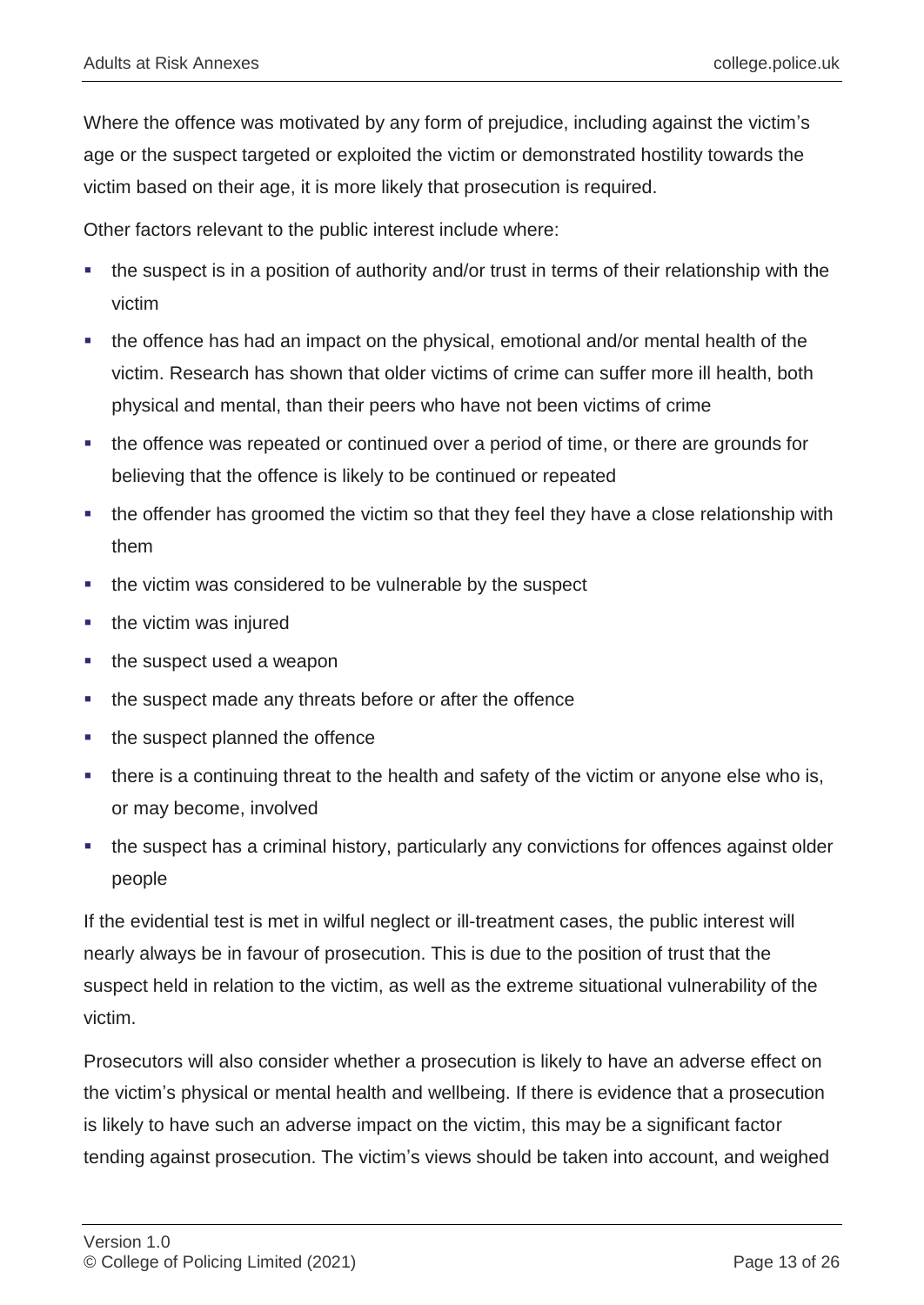against other public interest factors, always bearing in mind the seriousness of the offence and what measures or support might be available to minimise the impact on the victim.

## Radicalisation and extremism

Being exploited by radicalisers who promote terrorism and violence, via personal contact or through internet sources.

Possible indicators include:

- feelings of grievance and injustice
- feeling under threat
- social networks' involvement in extremism
- a need for identity, meaning and belonging
- relevant mental health issues
- a desire for status
- **a** desire for excitement and adventure
- a need to dominate and control others
- being influenced or controlled by a group
- susceptibility to indoctrination
- opportunistic involvement
- a desire for political or moral change
- being at a transitional time of life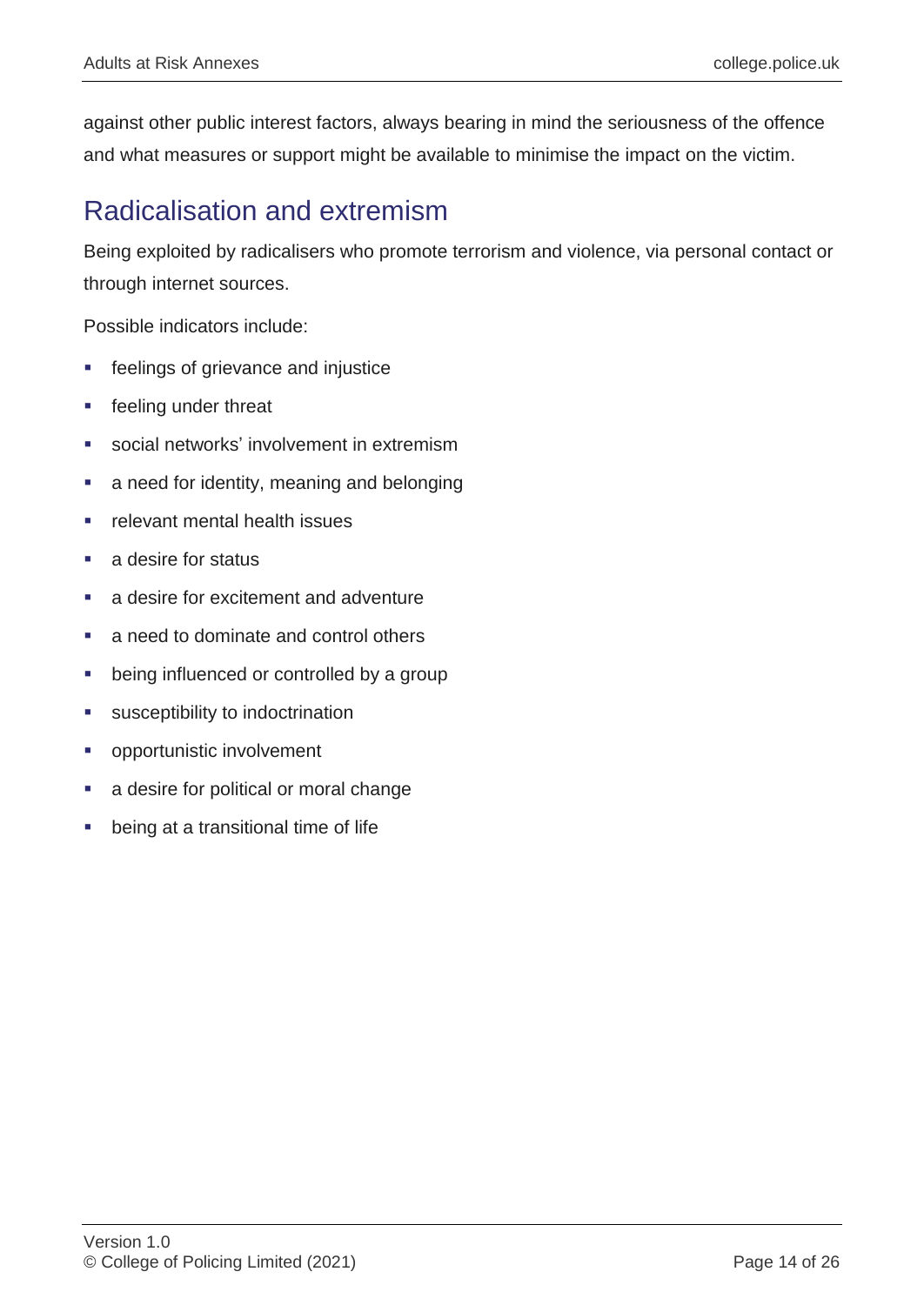# Annex B

# What does mental capacity mean?

Capacity describes a person's ability to make a specific decision at a specific time. Capacity can fluctuate. The Mental Capacity Act 2005 (MCA) provides a statutory framework to empower and protect people who may lack capacity to make decisions for themselves and establishes a framework for making decisions on their behalf. This applies whether the decisions are life-changing events or everyday matters. All decisions taken in the adult safeguarding process must comply with the Act.

For further information see **[APP on mental health](https://www.app.college.police.uk/app-content/mental-health/mental-capacity/?highlight=MENTAL%20CAPACITY?s=MENTAL+CAPACITY)**.

**Independent Mental Capacity Advocates** (IMCA) support individuals who lack capacity to make sure their views are heard for specific decisions. Capacity is very pertinent in sexual and financial abuse investigations. It may be required to establish whether the victim had capacity to consent if the suspect claims the victim consented. The victim's capacity to engage with the investigation must also be established, for example whether they can agree to participate in an Achieving Best Evidence (ABE) interview.

Police officers may need to make immediate decisions that relate to containing, controlling and potentially restraining an individual who lacks the capacity to make the decision in question for themselves, while awaiting further input or direction from a health or social care professional.

The MCA protects decision makers where they take reasonable steps to assess someone's capacity and then act in the reasonable belief that the person lacks capacity, and that such action is in their best interests.

For further information see **[Mental Capacity Act 2005](http://www.legislation.gov.uk/ukpga/2005/9/contents)**.

# What are Deprivation of Liberty Safeguards (DoLS)/Liberty Protection Safeguards?

DoLS are part of the MCA and they provide procedures to authorise the deprivation of liberty of a person in a hospital or a care home who lacks capacity to consent to be there.

The safeguards aim to make sure that people are looked after in a way that does not inappropriately restrict their freedom. DoLS are designed to protect adults by providing a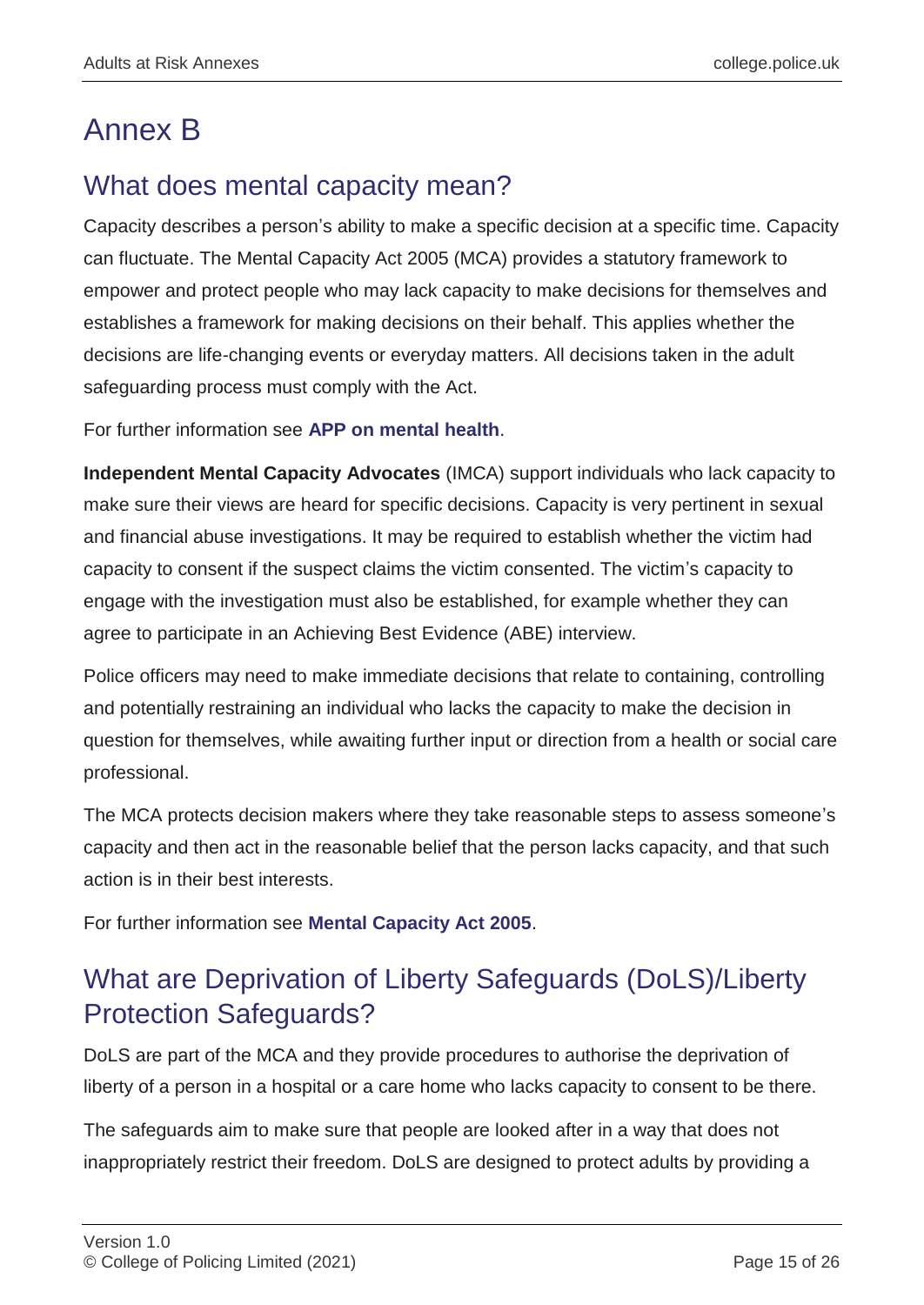proper legal process and protection in situations where deprivation of liberty is considered to meet the criteria within the key principles of the MCA.

DoLS apply to people who have a mental disorder and who do not have mental capacity to decide whether or not they should be accommodated in the relevant care home or hospital to receive care or treatment. Care homes and hospitals must make requests to their local authority supervisory body for authorisation to deprive someone of their liberty if they believe it is in their best interests. All decisions on care and treatment must comply with the MCA and the DoLS codes of practice.

DoLS will be changing in the near future to Liberty Protection Safeguards. This document will be amended accordingly once the legislation is formally amended.

Deprivation of liberty is different from restraint, although the difference is often one of degree or intensity. The courts recognise that restraint may be appropriate when it is used to prevent harm to a person who lacks capacity and it is proportionate to the likelihood and seriousness of harm. For example, preventing a person leaving a care home or hospital on their own because there is a risk that they would try to cross a road in a dangerous way is likely to be seen as a proportionate response to protect the person from harm.

For further information see **[Mental Capacity Act 2005](http://www.legislation.gov.uk/ukpga/2005/9/contents)**.

# What does person in a position of trust (PiPoT) mean?

A person in a position of trust (PiPoT) is someone who works with or cares for adults with care and support needs, in a paid or voluntary capacity.

Allegations made against a person working with adults with care and support needs may include the following:

- behaved in a way that has harmed or may have harmed an adult with care and support needs
- possibly committed a criminal offence against or related to an adult with care and support needs
- behaved towards an adult with care and support needs in a way that indicates she or he is unsuitable to work with such adults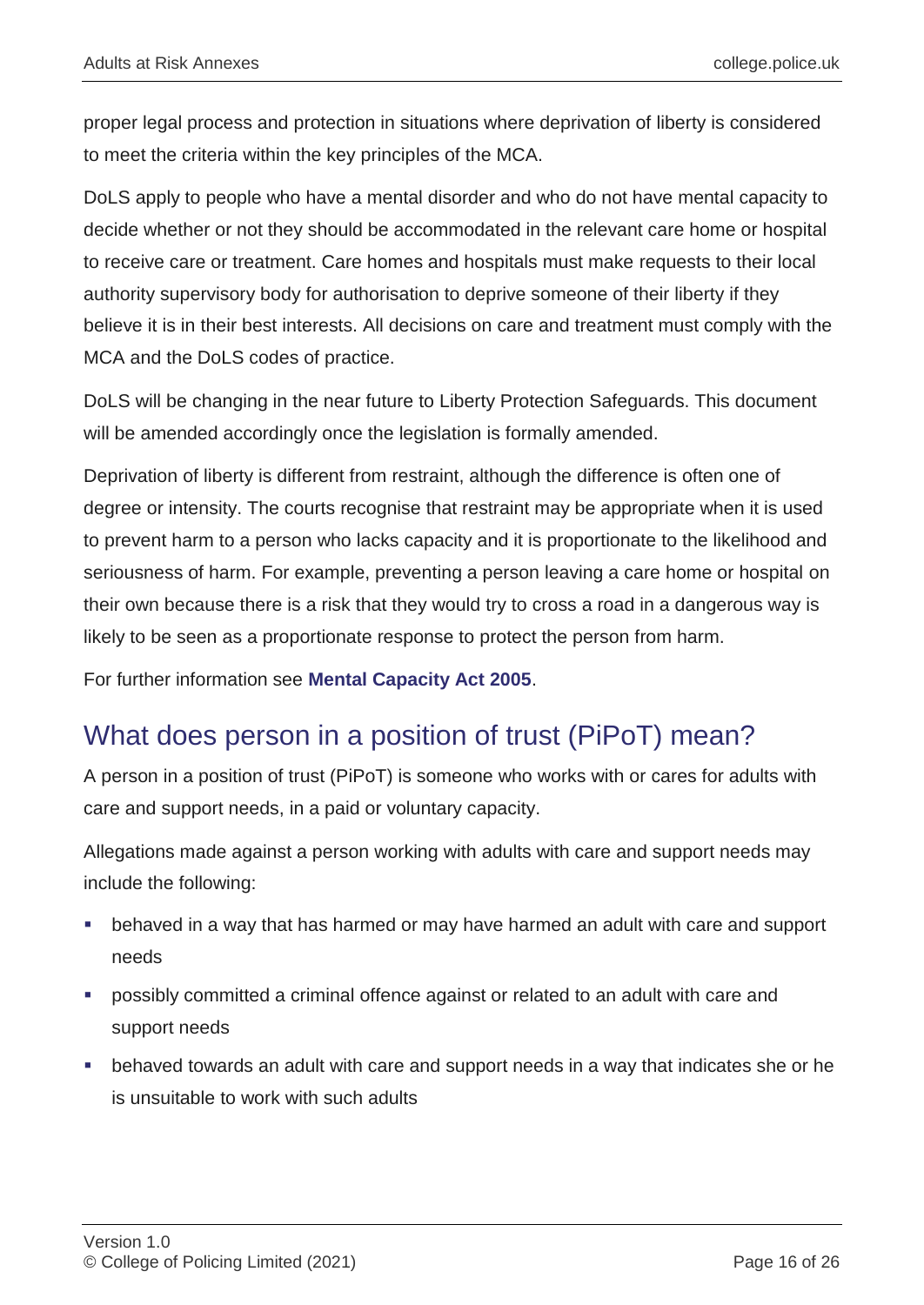behaved in a way that has harmed children or may have harmed children which means their ability to provide a service to adults with care and support needs should be reviewed

The scope of PiPoT procedures applies to all cases where concern, suspicion or allegation arises in connection with:

- the PiPoT's own work/voluntary activity. For example, a person is employed in a day centre for people with learning disabilities but their own children are subject to child protection procedures as a result of emotional abuse and neglect
- the PiPoT's life outside work concerning adults with care and support needs in the family or the social circle. For example, where a person is accused of abusing their older parent and works as a domiciliary care worker with adults with care and support needs. Or where a person is convicted of grievous bodily harm and also works in a residential home for people with learning disabilities

Concerns about the PiPoT may be current or historical.

For further information see **[Care Act 2014](http://www.legislation.gov.uk/ukpga/2014/23/contents?text=Section%2042%20enquiries)**.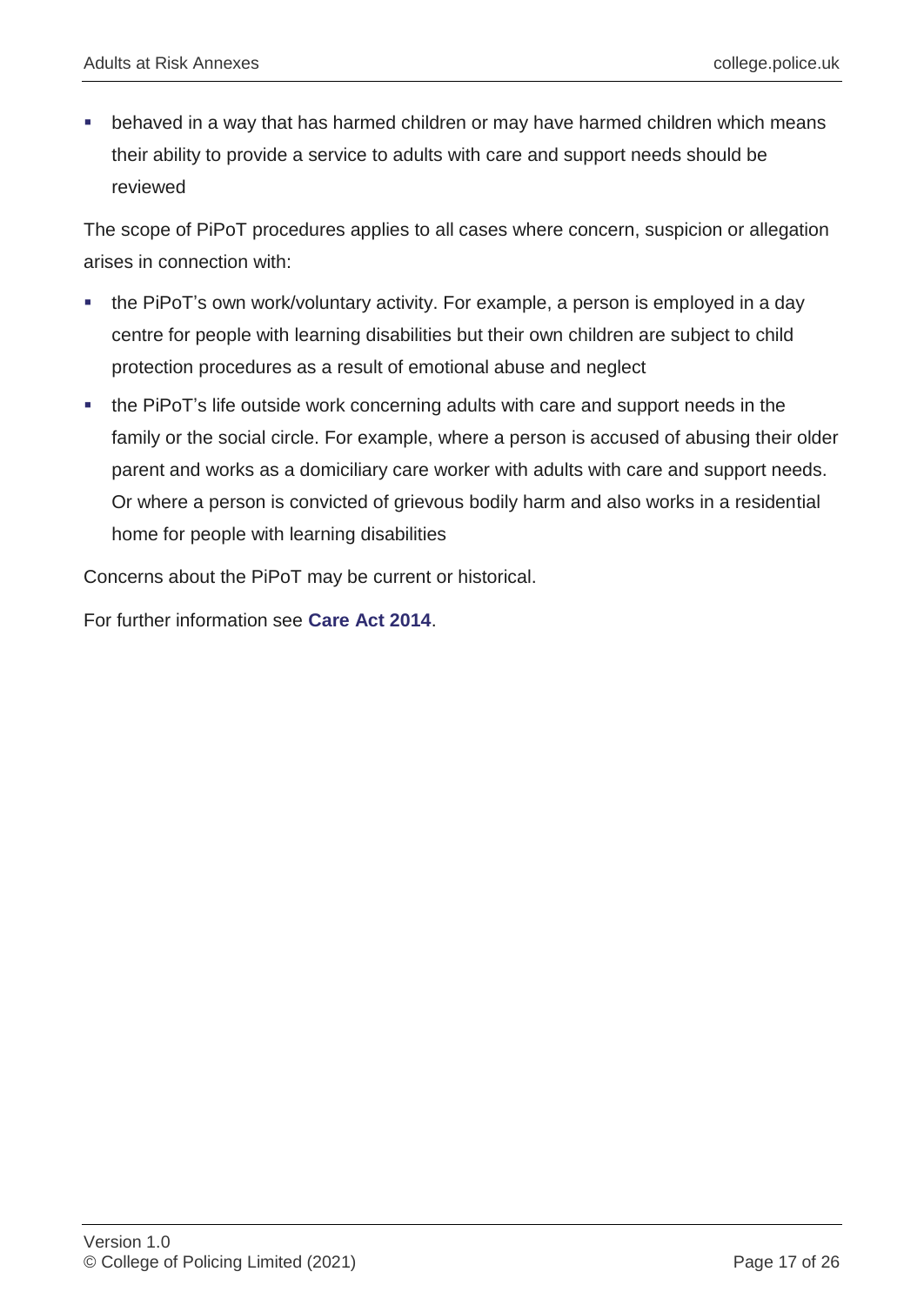# Annex C – Agency support for investigations

# Clinical commissioning groups (CCGs)

CCGs are NHS organisations set up by the Health and Social Care Act 2012 to deliver NHS services in England. They are statutory members of Safeguarding Adults Boards (SABs). CCGs commission a range of health and care services. CCGs work with patients and health and social care partners (eg, local hospitals, local authorities and local community groups) to ensure services meet local needs. CCGs provide strategic leadership, ensuring the wider NHS network has established systems and processes to safeguard adults effectively. Concerns regarding staff employed within health care settings should be raised with them.

For further information see **[Clinical commissioning groups \(CCGs\) –](https://www.nhscc.org/ccgs/) NHS clinical [commissioners](https://www.nhscc.org/ccgs/)**.

# Care Quality Commission (CQC)

The CQC is the independent regulator of all health and adult social care in England, including those provided by the NHS, local authorities, private companies and voluntary organisations. All health and adult social care providers are required by law to be registered with the CQC and must show that they are meeting the regulator's fundamental standards. Registration is combined with continuous monitoring of the fundamental standards as part of a system of regulation. Local inspectors can provide support to investigators through a joint response to investigations within care settings.

For further information see **[The Care Quality Commission \(CQC\)](https://www.cqc.org.uk/)**.

# Disclosure and Barring Service (DBS)

The Disclosure and Barring Service (DBS) facilitates checks for employers to allow them to make safer recruitment decisions and prevent unsuitable people from working with vulnerable groups including adults with care and support needs. When someone is convicted or disciplined for abuse of an adult with care and support needs, their details will be referred to the DBS so that they can be barred from working with those vulnerable people in the future. Forces have internal units that deal with DBS referrals.

For further information see **[The Disclosure and Barring Service \(DBS\)](https://www.gov.uk/government/organisations/disclosure-and-barring-service)**.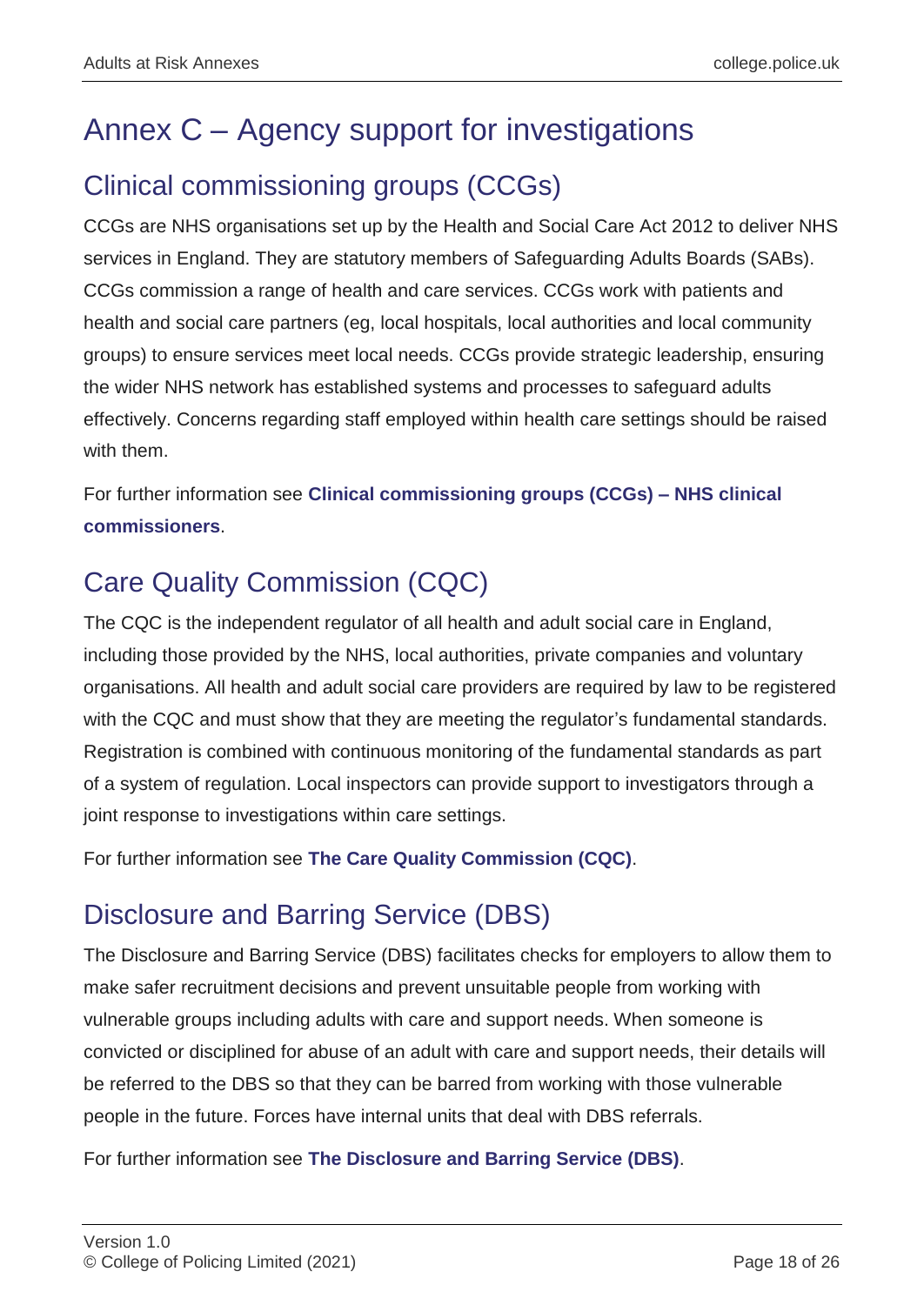# Social Care Wales

In 2017, the social care workforce regulator, Care Council for Wales, became Social Care **Wales** 

Under the Regulation and Inspection of Social Care (Wales) Act 2016, the Care Council for Wales gained new powers to lead the improvement of social care in Wales and became Social Care Wales. Social Care Wales came into being in April 2017. It sets standards for the care and support workforce, making them accountable for their work.

# Care Inspectorate Wales

The Care Inspectorate Wales is the independent regulator of social care and childcare in Wales. It registers, inspects and takes action to improve the quality and safety of services for the wellbeing of people in Wales. Among other services, the Care Inspectorate Wales is responsible for regulating and inspecting care homes.

The Care Inspectorate Wales carries out its functions under the following legislation:

- **[Social Services and Well-being \(Wales\) Act 2014](http://www.legislation.gov.uk/anaw/2014/4/contents)**, which gives powers to review the way in which local authorities discharge their social services functions
- **[Regulation and Inspection of Social Care \(Wales\) Act 2016](http://www.senedd.assembly.wales/mgIssueHistoryHome.aspx?IId=12110)**, which gives powers to register and/or inspect providers of social care services in Wales
- **[Part 2 of the Children and Families \(Wales\) Measure 2010](https://www.legislation.gov.uk/mwa/2010/1/part/2)** which gives powers to register and/or inspect child minders and day care (including play) for children under 12

# Local authorities and SABs

Each local authority in England and Wales should ensure protocols are in place for dealing with adults identified as being at risk. Section 43 of the Care Act 2014 requires local authorities to establish SABs. The objectives of the SAB, as set out by the Act, are to protect adults who have care or support needs, are at risk of abuse or neglect and are unable to protect themselves in such circumstances. SABs should also ensure that local arrangements are working effectively and that DBS requirements are met. Force representatives will be members of SABs.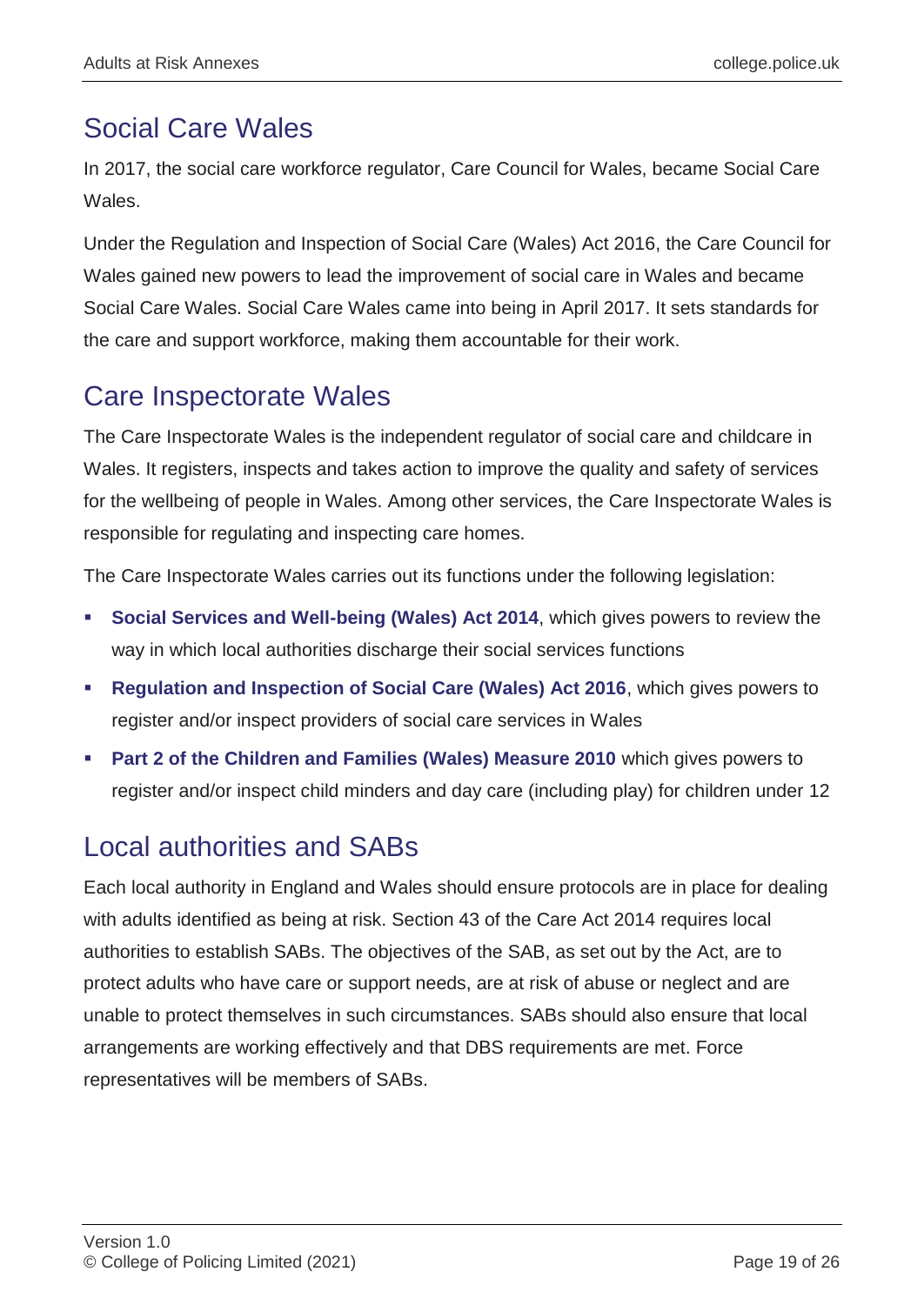# Local Authority Designated Officer (LADO)

Every local authority has a statutory responsibility to have a Local Authority Designated Officer (LADO). This person is responsible for coordinating the response to concerns that an adult who works with children or vulnerable adults may have caused them or could cause them harm. The LADO works within children's or adult services and gives advice and guidance to employers, organisations and other individuals who have concerns about the behaviour of an adult who works with children or vulnerable persons. Included in this group are volunteers, agency staff and foster carers, as well as people who are in a position of authority and have regular contact with children or vulnerable adults, such as religious leaders, political figures or school governors.

## What is the LADO's role?

- To coordinate the safeguarding and investigative process in response to allegations made against people working with children or vulnerable adults.
- To provide advice/guidance to employers or voluntary organisations.
- To liaise with police and other agencies including the Office for Standards in Education (Ofsted) and professional bodies such as the General Medical Council and the Teaching Regulatory Agency.
- To monitor the progress of referrals to ensure they are dealt with as quickly as possible, consistent with a thorough and fair process.
- To resolve any inter-agency issues.
- To collect strategic data and maintain a confidential database in relation to allegations.
- To disseminate learning from LADO enquiries through the children or vulnerable adult workforce.
- To ensure that measures are in place to prevent further harm or abuse and that, where required, referrals are made to the appropriate social care team.

### What should be referred to the LADO?

The LADO should be alerted to all cases in which it is alleged that a person who works with children or vulnerable adults has:

- behaved in a way that has harmed, or may have harmed them
- possibly committed a criminal offence against them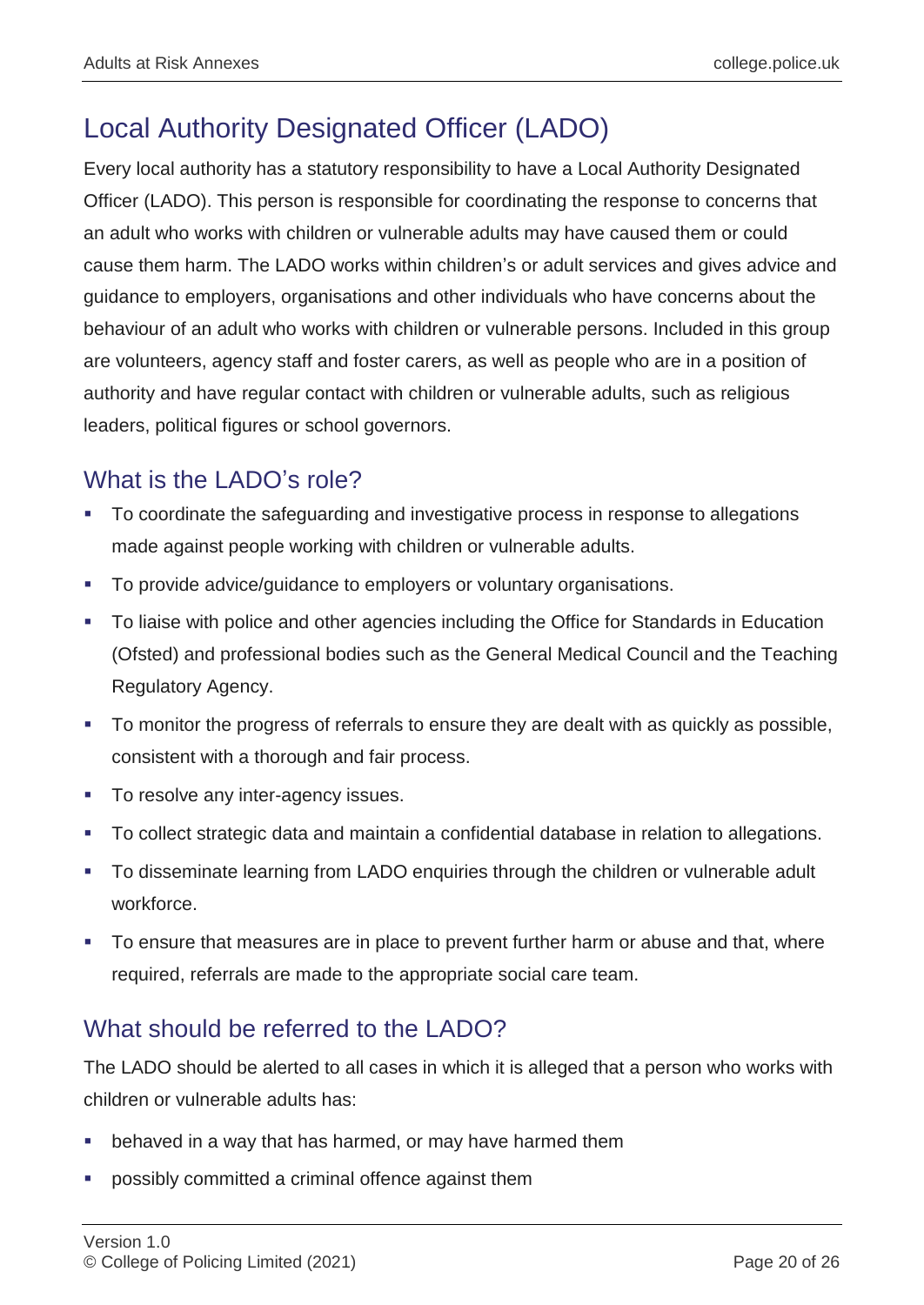behaved towards them in a way that indicated they may pose a risk of harm to children or vulnerable adults

Allegations of historical abuse should be responded to in the same way as contemporary concerns. In such cases, it is important to find out whether the person against whom the allegation is made is still working with children or vulnerable adults. If so, it is important to inform the person's current employer or voluntary organisation or refer their family for assessment.

### What will the LADO do?

Following notification, the LADO will offer an initial evaluation discussion of the concern. This will consist of advice and guidance regarding the most appropriate way of managing the allegation and whether the referral meets the criteria for LADO involvement.

If the referral meets the criteria for LADO involvement, the LADO will:

- arrange a managing allegations strategy meeting if one is required, liaising with the police and other agencies as necessary. If the case is complex there may be a series of meetings
- ensure that safeguarding and protection procedures are initiated where it is considered there is a risk of significant harm
- provide advice about sharing information on the individual against whom the allegation has been made, with children and their families and others (view advice for organisations guidance)
- advise on whether the person should be suspended while investigations are undertaken
- ensure employers are aware of their duty to notify the appropriate regulatory bodies and/or refer the individual to the DBS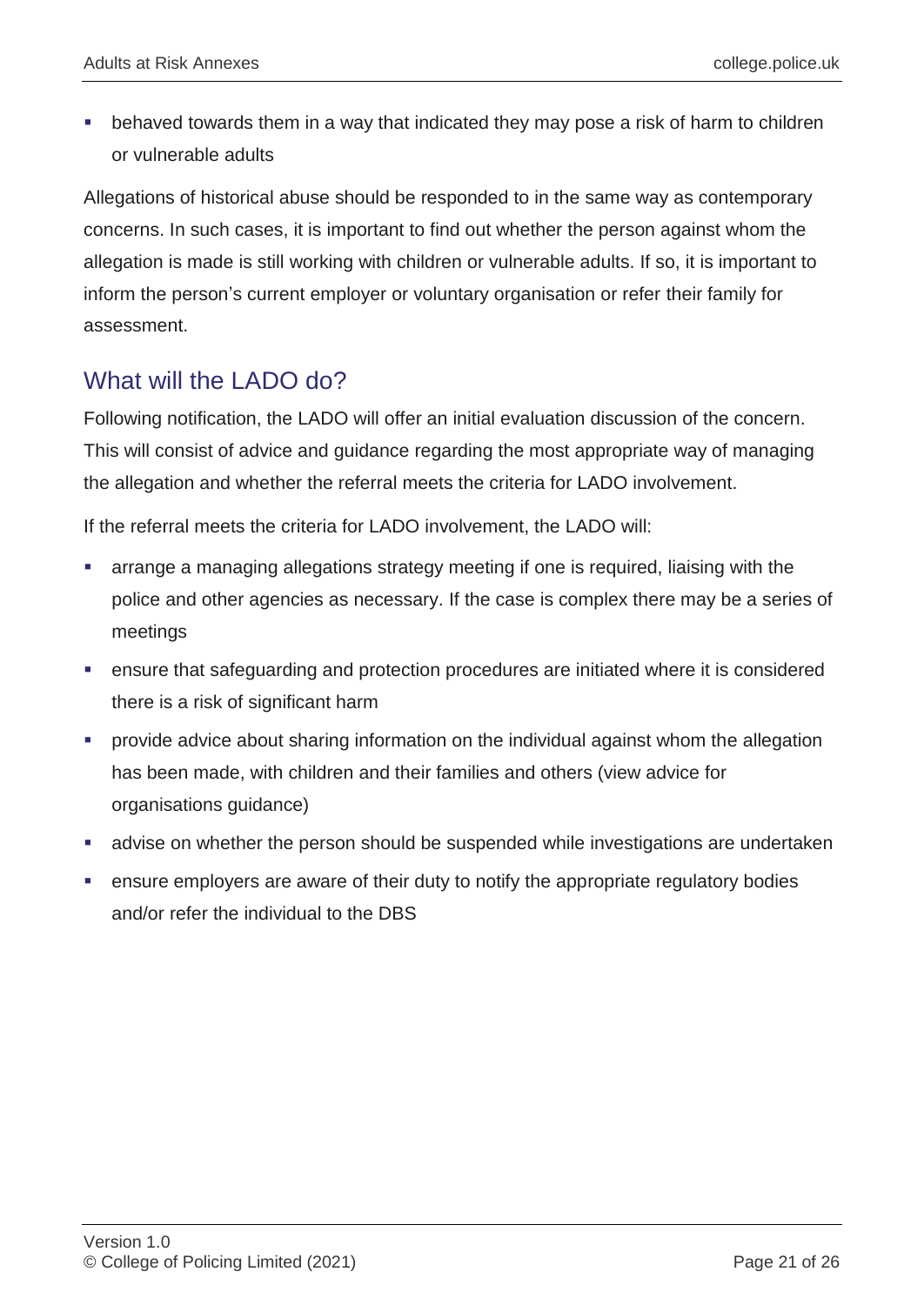# Professional bodies

These aim to protect the public by setting and maintaining standards within the professions by publishing codes of conduct, registering individuals and monitoring continuous professional development. Serious misconduct by an individual can be reported to those bodies.

- The General Medical Council registers all doctors.
- The Nursing and Midwifery Council registers nurses and midwives.
- The Royal Pharmaceutical Society of Great Britain registers pharmacists and their premises.
- The Committee on Standards in Public Life monitors the standards of people working in public office, including councils.

# Office of the Public Guardian (OPG)

The OPG replaced the Public Guardianship Office in October 2007. It is responsible for:

- taking action where there are concerns about the actions of an attorney (granted powers to deal with an individual's affairs by that individual) or deputy (appointed by the Court of Protection to deal with an individual's affairs)
- **•** registering lasting and enduring powers of attorney, so people can choose who they want to make decisions for them
- maintaining the public register of deputies and people who have been given lasting and enduring powers of attorney
- supervising deputies appointed by the Court of Protection, and making sure they carry out their work in line with the Mental Capacity Act 2005, looking into reports of abuse against registered attorneys or deputies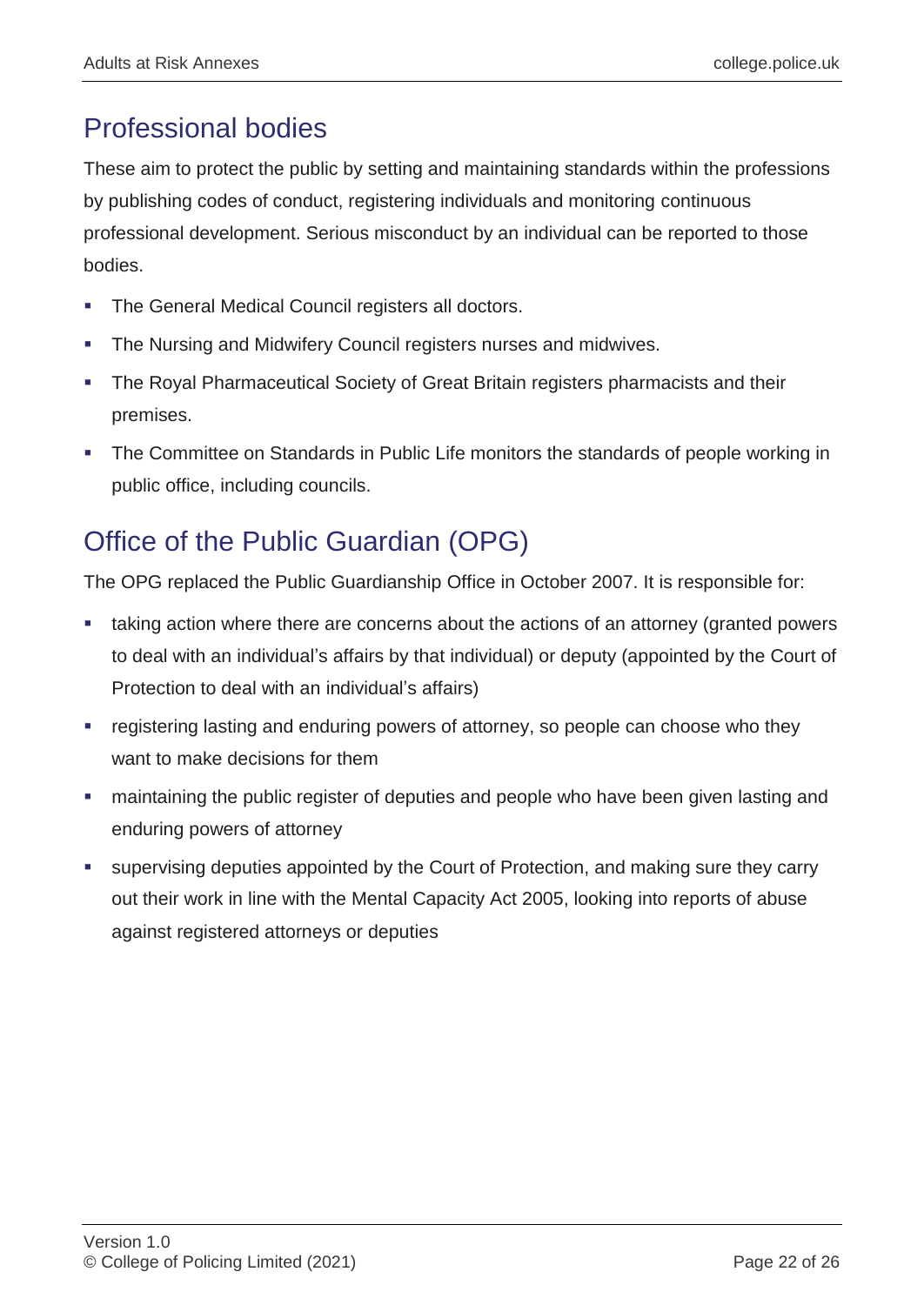# Court of Protection

The Mental Capacity Act 2005 provides for the Court of Protection to make decisions in relation to the property and affairs and healthcare and personal welfare of adults (and children in a few cases) who lack capacity. The Court also has the power to make declarations about whether someone has the capacity to make a particular decision. The Court has the same powers, rights, privileges and authority in relation to mental capacity matters as the High Court. It is a superior court of record.

# **Protect**

Protect (formerly Public Concern at Work) is a charitable, independent organisation that offers support to whistle-blowers. It is also a legal advice centre regulated by the Solicitors Regulation Authority (SRA). Information that is communicated to Protect is subject to legal professional privilege and is also protected under the Public Interest Disclosure Act 1998. Protect advises on public interest or whistle-blowing concerns such as fraud, abuse in care, risks to consumers and significant regulatory breaches.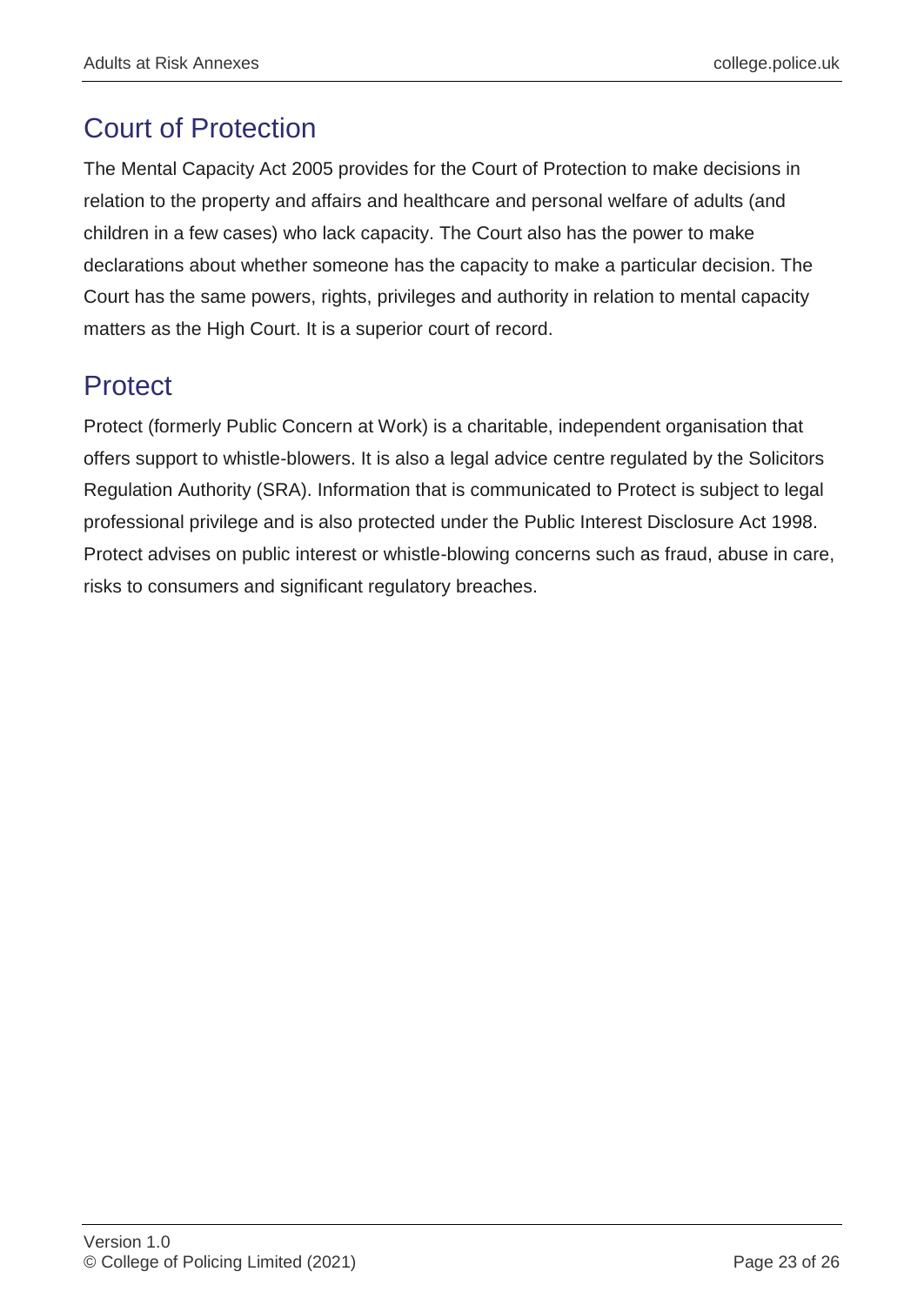# Annex D

# Safeguarding Adults Reviews (SARs)

A SAR is a multi-agency learning process that considers:

- why and how serious abuse or neglect happened to an adult and what could have been done to prevent it happening
- whether partners could have worked together differently to protect the adult and prevent the abuse that led to the death or serious harm of an adult with care and support needs

The criteria for SABs to instigate a SAR are:

- if an adult dies as a result of abuse or neglect, whether known or suspected, and there is concern that partner agencies could have worked more effectively to protect the adult
- if an adult in its area has not died, but the SAB knows or suspects the adult has experienced serious abuse or neglect and the individual would have been likely to have died but for an intervention
- if an individual has suffered permanent harm or has reduced capacity or quality of life (whether because of physical or psychological effects) as a result of the abuse or neglect

The review aims to identify and share lessons learnt to prevent similar abuse or neglect happening again. It is not the review's purpose to redo the investigation or apportion blame to any organisation or partners. The aims of a SAR include:

- establishing whether there are lessons that can be learned about how professionals and organisations work together to protect adults
- giving adults and/or their advocates a voice about how professionals and services can better protect vulnerable adults in the future
- reviewing how effective safeguarding procedures are
- acting on learning to improve local multi-agency practice
- highlighting good practice that can be shared with others

For further information see **[Care Act 2014](https://www.legislation.gov.uk/ukpga/2014/23/contents/enacted)**.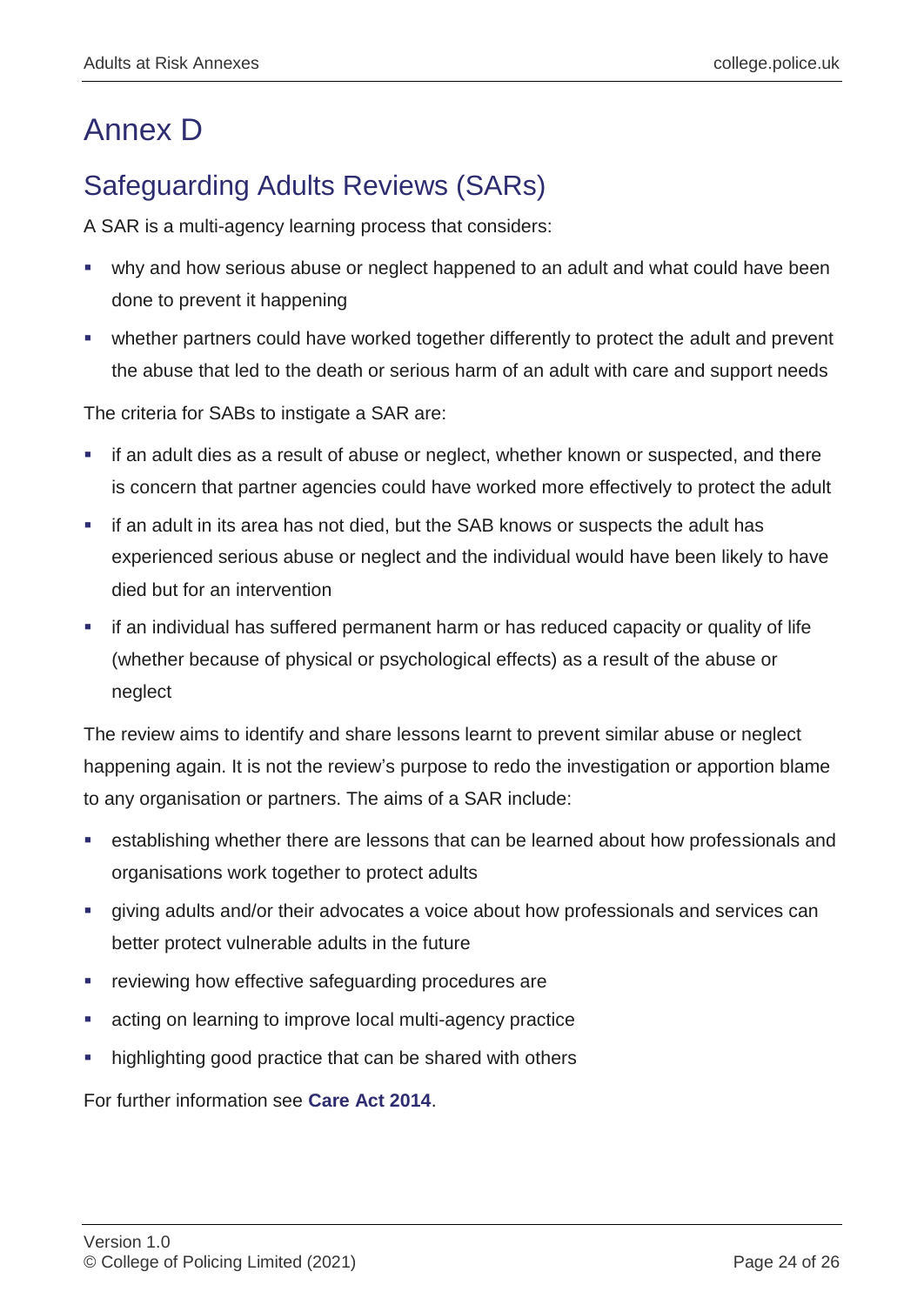# Annex E

# Vulnerability and risk toolkit for investigators

Provision of therapy for vulnerable or intimidated adult witnesses

**[https://www.cps.gov.uk/legal-guidance/therapy-provision-therapy-vulnerable-or](https://www.cps.gov.uk/legal-guidance/therapy-provision-therapy-vulnerable-or-intimidated-adult-witnesses)[intimidated-adult-witnesses](https://www.cps.gov.uk/legal-guidance/therapy-provision-therapy-vulnerable-or-intimidated-adult-witnesses)**

Toolkit for prosecutors on violence against women and girls cases involving a vulnerable victim

**[https://www.cps.gov.uk/sites/default/files/documents/publications/toolkit\\_for\\_prosec](https://www.cps.gov.uk/sites/default/files/documents/publications/toolkit_for_prosecutors_on_vawg_cases_involving_vulnerable_victims.pdf) [utors\\_on\\_vawg\\_cases\\_involving\\_vulnerable\\_victims.pdf](https://www.cps.gov.uk/sites/default/files/documents/publications/toolkit_for_prosecutors_on_vawg_cases_involving_vulnerable_victims.pdf)**

Guidance on the use of section 28 of the Youth Justice and Criminal Evidence Act 1999; pre-recording of cross-examination and re-examination for witnesses

**[https://www.judiciary.uk/publications/guidance-on-the-use-of-s-28-yjcea-1999-pre](https://www.judiciary.uk/publications/guidance-on-the-use-of-s-28-yjcea-1999-pre-recording-of-cross-examination-and-re-examination-for-witnesses-captured-by-s-174-yjcea-1999/)[recording-of-cross-examination-and-re-examination-for-witnesses-captured-by-s-](https://www.judiciary.uk/publications/guidance-on-the-use-of-s-28-yjcea-1999-pre-recording-of-cross-examination-and-re-examination-for-witnesses-captured-by-s-174-yjcea-1999/)[174-yjcea-1999/](https://www.judiciary.uk/publications/guidance-on-the-use-of-s-28-yjcea-1999-pre-recording-of-cross-examination-and-re-examination-for-witnesses-captured-by-s-174-yjcea-1999/)**

College of Policing APP on working with victims and witnesses

**<https://www.app.college.police.uk/app-content/investigations/victims-and-witnesses/>**

Toolkits for preparing for cases with vulnerable victims and/or defendants

**<https://www.theadvocatesgateway.org/>**

Guidance on interviewing victims and witnesses, and guidance on using special measures

**[http://www.cps.gov.uk/publications/docs/best\\_evidence\\_in\\_criminal\\_proceedings.pdf](http://www.cps.gov.uk/publications/docs/best_evidence_in_criminal_proceedings.pdf)**

The code of practice for victims of crime

**<https://www.gov.uk/government/publications/the-code-of-practice-for-victims-of-crime>**